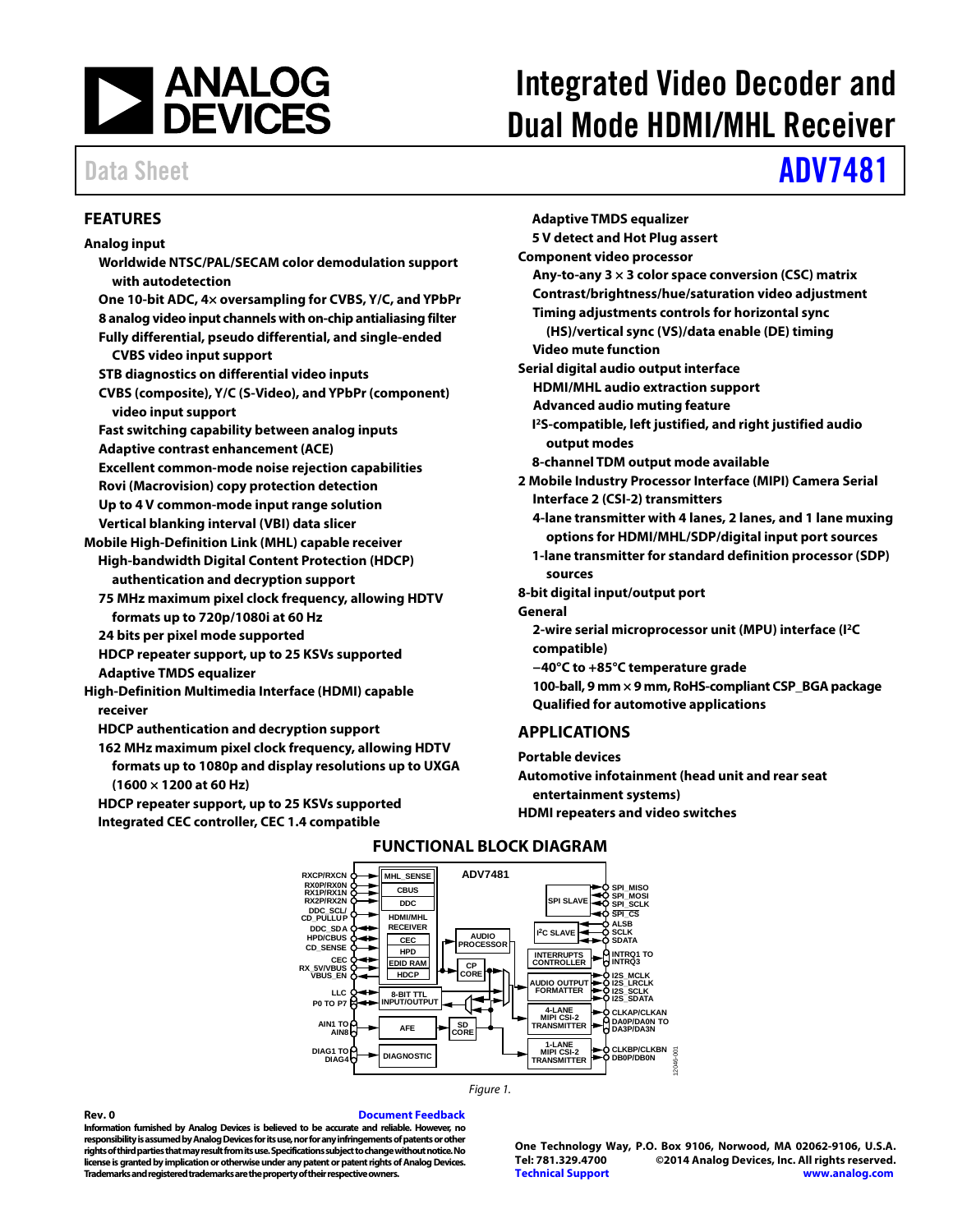# **ADV7481**

# **TABLE OF CONTENTS**

| Pin Configuration and Function Descriptions 14 |
|------------------------------------------------|
|                                                |
|                                                |

### <span id="page-1-0"></span>**REVISION HISTORY**

6/14-Revision 0: Initial Version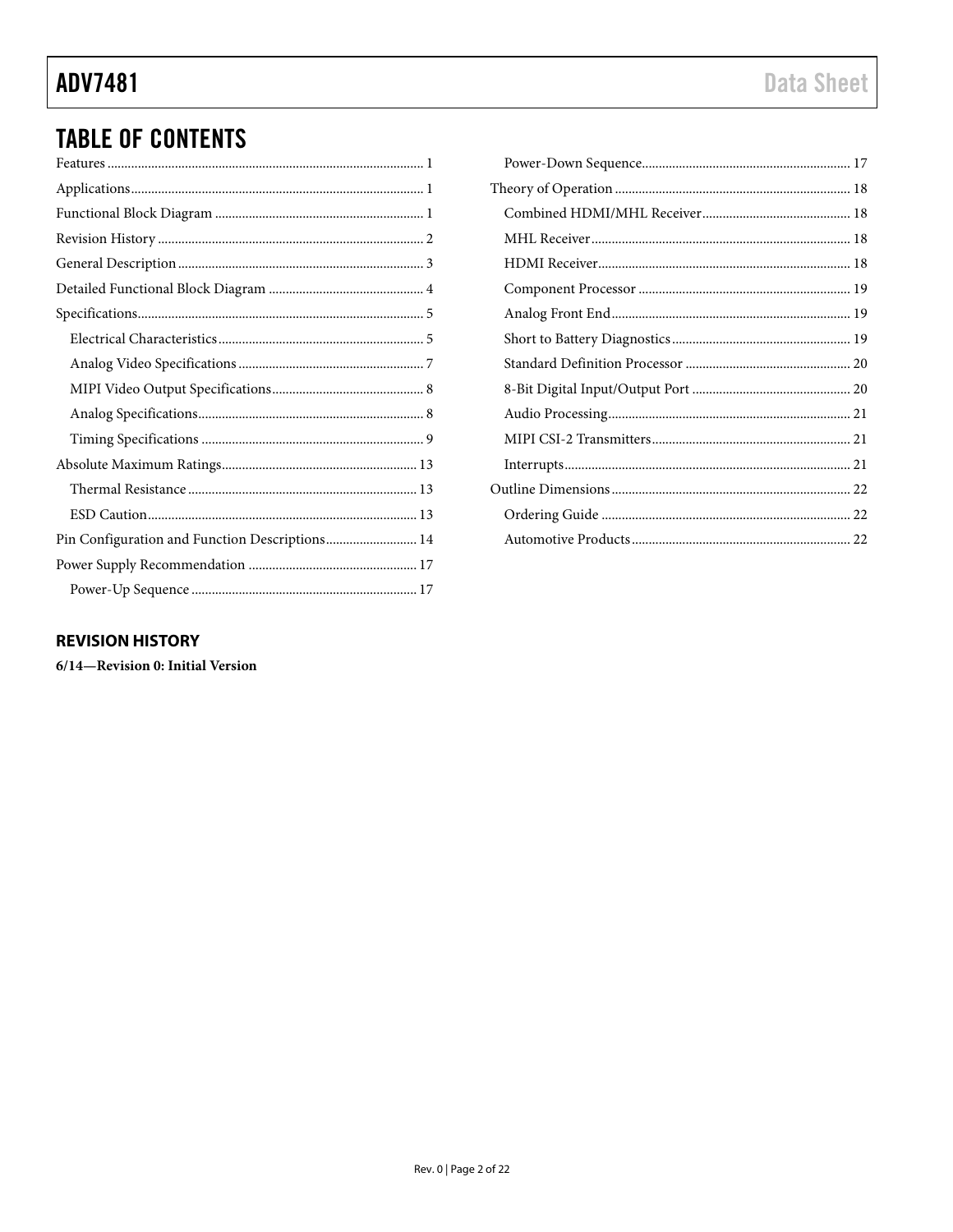# <span id="page-2-0"></span>GENERAL DESCRIPTION

The [ADV7481](http://www.analog.com/ADV7481?doc=ADV7481.pdf) is an integrated video decoder and combined HDMI®/MHL® receiver. It is targeted at connectivity enabled head units requiring a wired, uncompressed digital audio/video link from smartphones and other consumer electronics devices to support streaming and integration of cloud-based multimedia content and applications into an automotive infotainment system.

The [ADV7481](http://www.analog.com/ADV7481?doc=ADV7481.pdf) MHL 2.1 capable receiver supports a maximum pixel clock frequency of 75 MHz, allowing resolutions up to 720p/1080i at 60 Hz in 24-bit mode. The [ADV7481](http://www.analog.com/ADV7481?doc=ADV7481.pdf) features a link control bus (CBUS) that handles the link layer, translation layer, CBUS electrical discovery, and display data channel (DDC) commands. The implementation of the MHL sideband channel (MSC) commands by the system processor can be handled either by the  $I<sup>2</sup>C$  bus, or via a dedicated serial peripheral interface (SPI) bus. A dedicated interrupt pin (INTRQ3) is available to indicate that events related to CBUS have occurred.

The [ADV7481](http://www.analog.com/ADV7481?doc=ADV7481.pdf) also features an enable pin (VBUS\_EN) to dynamically enable or disable the output of a voltage regulator, which provides a 5 V voltage bus (VBUS) signal to the MHL source.

The [ADV7481](http://www.analog.com/ADV7481?doc=ADV7481.pdf) HDMI capable receiver supports a maximum pixel clock frequency of 162 MHz, allowing HDTV formats up to 1080p, and display resolutions up to UXGA (1600 × 1200 at 60 Hz). The device integrates a consumer electronics control (CEC) controller that supports the capability discovery and control (CDC) feature. The HDMI input port has dedicated 5 V detect and Hot Plug™ assert pins.

The HDMI/MHL receiver includes an adaptive transition minimized differential signaling (TMDS) equalizer that ensures robust operation of the interface with long cables.

The [ADV7481](http://www.analog.com/ADV7481?doc=ADV7481.pdf) single receiver port is capable of accepting both HDMI and MHL electrical signals. Automatic detection between HDMI and MHL is achieved by using cable impedance detection through the CD\_SENSE pin.

The [ADV7481](http://www.analog.com/ADV7481?doc=ADV7481.pdf) contains a component processor (CP) that processes the video signals from the HDMI/MHL receiver. It provides features such as contrast, brightness, and saturation adjustments, as well as free run and timing adjustment controls for HS/VS/DE timing.

The [ADV7481](http://www.analog.com/ADV7481?doc=ADV7481.pdf) analog front end (AFE) comprises a single high speed, 10-bit analog-to-digital converter (ADC) that digitizes the analog video signal before applying it to the SDP.

The eight analog video inputs can accept single-ended, pseudo differential, and fully differential composite video signals, as

well as S-Video and YPbPr video signals, supporting a wide range of consumer and automotive video sources.

Short to battery (STB) events can be detected on differential input video signals. STB protection is provided by ac coupling the input video signals. The [ADV7481,](http://www.analog.com/ADV7481?doc=ADV7481.pdf) in combination with an external resistor divider, provides a common-mode input range of 4 V, enabling the removal of large signal common-mode transients present on the video lines.

The automatic gain control (AGC) and clamp restore circuitry allow an input video signal up to 1.0 V p-p at the analog video input pins of the [ADV7481.](http://www.analog.com/ADV7481?doc=ADV7481.pdf) Alternatively, the AGC and clamp restore circuitry can be bypassed for manual settings.

The SDP of the [ADV7481](http://www.analog.com/ADV7481?doc=ADV7481.pdf) is capable of decoding a large selection of analog baseband video signals in composite, S-Video, and component formats. The SDP supports worldwide NTSC, PAL, and SECAM standards.

The [ADV7481](http://www.analog.com/ADV7481?doc=ADV7481.pdf) features an 8-bit digital input/output port, supporting input and output video resolutions up to 720p/1080i in both the 8-bit interleaved 4:2:2 SDR and DDR modes.

To enable glueless interfacing of these video input sources to the latest generation of infotainment system on chips (SoCs), the [ADV7481](http://www.analog.com/ADV7481?doc=ADV7481.pdf) features two MIPI® CSI-2 transmitters. The four-lane transmitter provides four data lanes, two data lanes, and one data lane muxing options, and can be used to output video from the HDMI receiver, the MHL receiver, the SDP, and the digital input port. The single-lane transmitter can be used to output video from the SDP only.

The [ADV7481](http://www.analog.com/ADV7481?doc=ADV7481.pdf) offers a flexible audio output port for audio data extracted from the MHL or HDMI streams. The HDMI/MHL receiver has advanced audio functionality, such as a mute controller that prevents audible extraneous noise in the audio output. Additionally, the [ADV7481](http://www.analog.com/ADV7481?doc=ADV7481.pdf) can be set to output time division multiplexing (TDM) serial audio, which allows the transmission of eight multiplexed serial audio channels on a single audio output interface port.

The [ADV7481](http://www.analog.com/ADV7481?doc=ADV7481.pdf) is programmed via a 2-wire, serial, bidirectional port (I2 C compatible).

Fabricated in an advanced CMOS process, th[e ADV7481](http://www.analog.com/ADV7481?doc=ADV7481.pdf) is available in a 9 mm × 9 mm, RoHS-compliant, 100-ball CSP\_BGA package and is specified over the −40°C to +85°C temperature range.

The [ADV7481](http://www.analog.com/ADV7481?doc=ADV7481.pdf) is offered in automotive and industrial versions.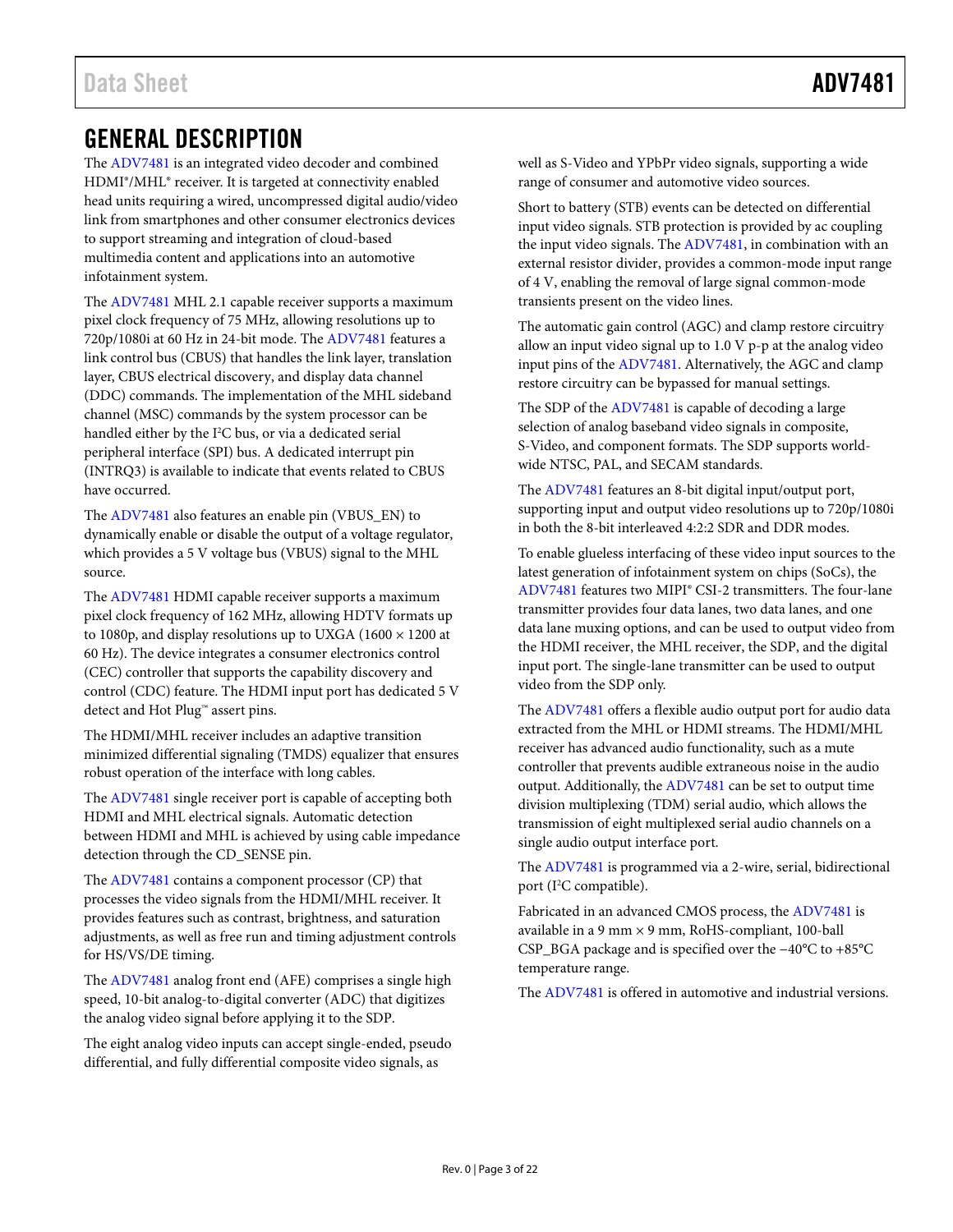## <span id="page-3-0"></span>DETAILED FUNCTIONAL BLOCK DIAGRAM



*Figure 2.*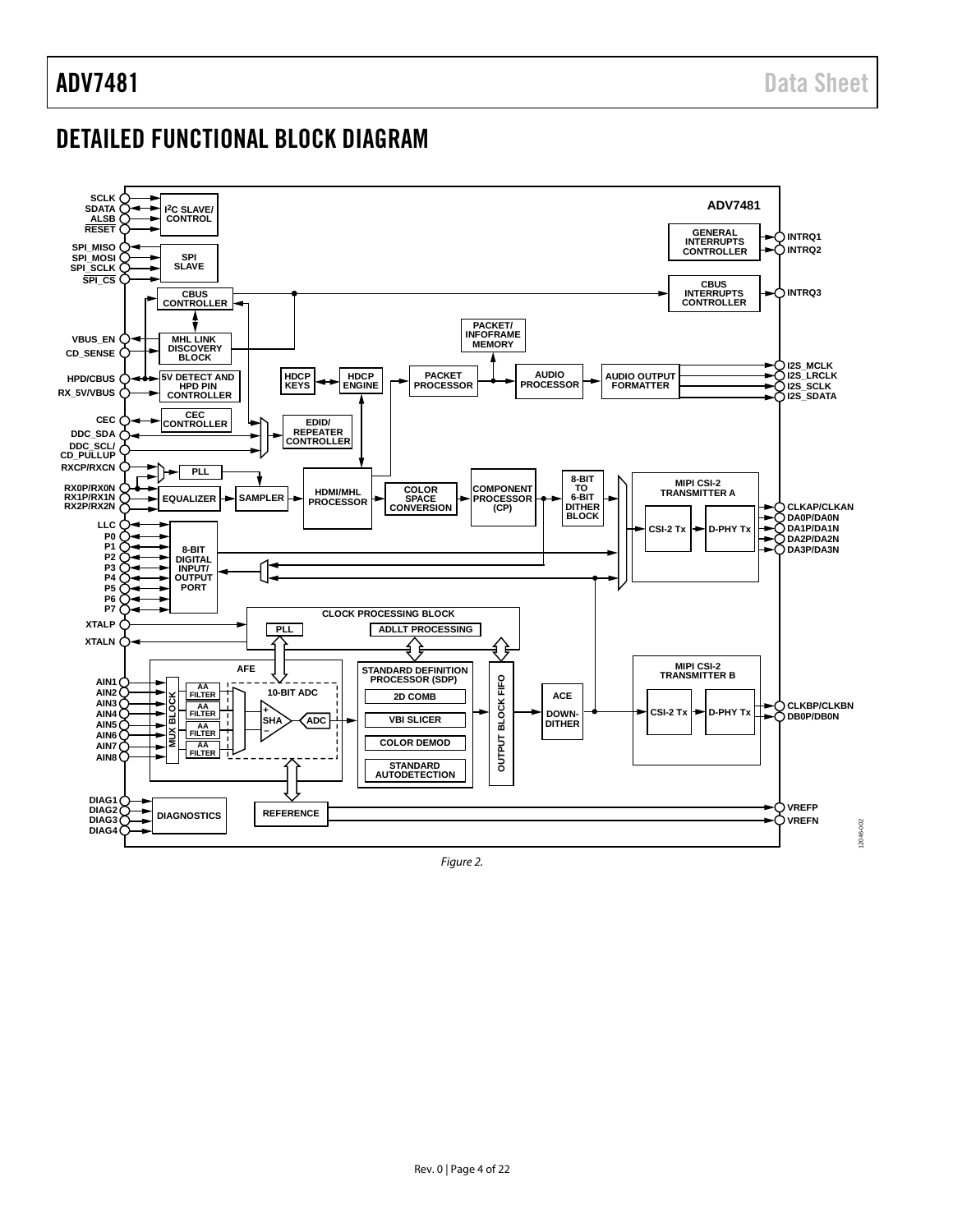# <span id="page-4-0"></span>**SPECIFICATIONS**

### <span id="page-4-1"></span>**ELECTRICAL CHARACTERISTICS**

AVDD = 1.71 V to 1.89 V, DVDD = 1.71 V to 1.89 V, PVDD = 1.71 V to 1.89 V, MVDD = 1.71 V to 1.89 V, CVDD = 1.71 V to 1.89 V, DVDDIO = 3.14 V to 3.46 V, and TVDD = 3.14 V to 3.46 V, specified at operating temperature range, unless otherwise noted.

| Table 1.                                                 |                          |                                                                                                                                                                |       |                |            |              |
|----------------------------------------------------------|--------------------------|----------------------------------------------------------------------------------------------------------------------------------------------------------------|-------|----------------|------------|--------------|
| <b>Parameter</b>                                         | Symbol                   | <b>Test Conditions/Comments</b>                                                                                                                                | Min   | <b>Typ</b>     | <b>Max</b> | <b>Unit</b>  |
| <b>STATIC PERFORMANCE</b>                                |                          |                                                                                                                                                                |       |                |            |              |
| Resolution (Each ADC)                                    | N                        |                                                                                                                                                                |       |                | 10         | <b>Bits</b>  |
| <b>Integral Nonlinearity</b>                             | <b>INL</b>               | CVBS mode                                                                                                                                                      |       | $\overline{2}$ |            | <b>LSB</b>   |
| <b>Differential Nonlinearity</b>                         | <b>DNL</b>               | CVBS mode                                                                                                                                                      |       | ±0.6           |            | <b>LSB</b>   |
| <b>DIGITAL INPUTS1</b>                                   |                          | SCLK, SDATA, RESET, ALSB, SPI_CS, SPI_SCLK,<br>SPI_MOSI, LLC, and P0 to P7                                                                                     |       |                |            |              |
| Input High Voltage                                       | V <sub>IH</sub>          | DVDDIO = $3.14$ V to 3.46 V                                                                                                                                    | 2     |                |            | $\vee$       |
| Input Low Voltage                                        | $V_{\parallel}$          | DVDDIO = $3.14$ V to 3.46 V                                                                                                                                    |       |                | 0.8        | V            |
| Input Leakage Current                                    | $I_{IN}$                 |                                                                                                                                                                | $-10$ |                | $+10$      | μA           |
| Input Capacitance <sup>2</sup>                           | $C_{IN}$                 |                                                                                                                                                                |       |                | 10         | pF           |
| <b>CRYSTAL INPUT</b>                                     |                          |                                                                                                                                                                |       |                |            |              |
| Input High Voltage                                       | V <sub>IH</sub>          | <b>XTALP</b>                                                                                                                                                   | 1.2   |                |            | $\mathsf{V}$ |
| Input Low Voltage                                        | $V_{IL}$                 | <b>XTALP</b>                                                                                                                                                   |       |                | 0.4        | V            |
| DIGITAL OUTPUTS <sup>1</sup>                             |                          | LLC, P0 to P7, I2S_MCLK, I2S_SCLK, I2S_LRCLK,<br>I2S_SDATA, SPI_MISO, SDATA, INTRQ1 to INTRQ3<br>(when configured to drive when active), and<br><b>VBUS EN</b> |       |                |            |              |
| Output High Voltage                                      | <b>V<sub>OH</sub></b>    | DVDDIO = 3.14 V to 3.46 V and $I_{\text{SOWRCE}} = 0.4 \text{ mA}$                                                                                             | 2.4   |                |            | V            |
| Output Low Voltage                                       | V <sub>OL</sub>          | DVDDIO = $3.14$ V to 3.46 V and $I_{SINK} = 3.2$ mA                                                                                                            |       |                | 0.4        | V            |
| High Impedance Leakage Current                           | <b>ILEAK</b>             |                                                                                                                                                                |       | 10             |            | μA           |
| Output Capacitance <sup>2</sup>                          | C <sub>OUT</sub>         |                                                                                                                                                                |       |                | 20         | pF           |
| POWER REQUIREMENTS                                       |                          |                                                                                                                                                                |       |                |            |              |
| <b>Digital Power Supply</b>                              | <b>D</b> <sub>VDD</sub>  |                                                                                                                                                                | 1.71  | 1.8            | 1.89       | V            |
| <b>HDMI/MHL Terminator Supply</b>                        | <b>T</b> <sub>VDD</sub>  |                                                                                                                                                                | 3.14  | 3.3            | 3.46       | $\vee$       |
| <b>HDMI/MHL Comparator Supply</b>                        | Cv <sub>DD</sub>         |                                                                                                                                                                | 1.71  | 1.8            | 1.89       | v            |
| PLL Power Supply                                         | P <sub>VDD</sub>         |                                                                                                                                                                | 1.71  | 1.8            | 1.89       | V            |
| <b>MIPI Transmitters Power Supply</b>                    | <b>M</b> v <sub>DD</sub> |                                                                                                                                                                | 1.71  | 1.8            | 1.89       | V            |
| Digital Input/Output Power Supply <sup>1</sup>           | D <sub>VDDIO</sub>       | 3.3 V operation                                                                                                                                                | 3.14  | 3.3            | 3.46       | V            |
| <b>Analog Power Supply</b>                               | Av <sub>DD</sub>         |                                                                                                                                                                | 1.71  | 1.8            | 1.89       | V            |
| CURRENT CONSUMPTION <sup>1, 2, 3, 4</sup>                |                          |                                                                                                                                                                |       |                |            |              |
| <b>Digital Supply Current</b>                            | <b>I</b> <sub>DVDD</sub> |                                                                                                                                                                |       |                | 279        | mA           |
| Single-Ended CVBS Input                                  |                          |                                                                                                                                                                |       | 74.5           |            | mA           |
| Fully Differential and Pseudo<br>Differential CVBS Input |                          |                                                                                                                                                                |       | 74.7           |            | mA           |
| Y/C Input                                                |                          |                                                                                                                                                                |       | 71.3           |            | mA           |
| YPbPr Input                                              |                          |                                                                                                                                                                |       | 72.8           |            | mA           |
| <b>HDMI</b> Input                                        |                          |                                                                                                                                                                |       | 68.1           |            | mA           |
| <b>MHL Input</b>                                         |                          |                                                                                                                                                                |       | 93.5           |            | mA           |
| 8-Bit Digital Input                                      |                          |                                                                                                                                                                |       | 32.5           |            | mA           |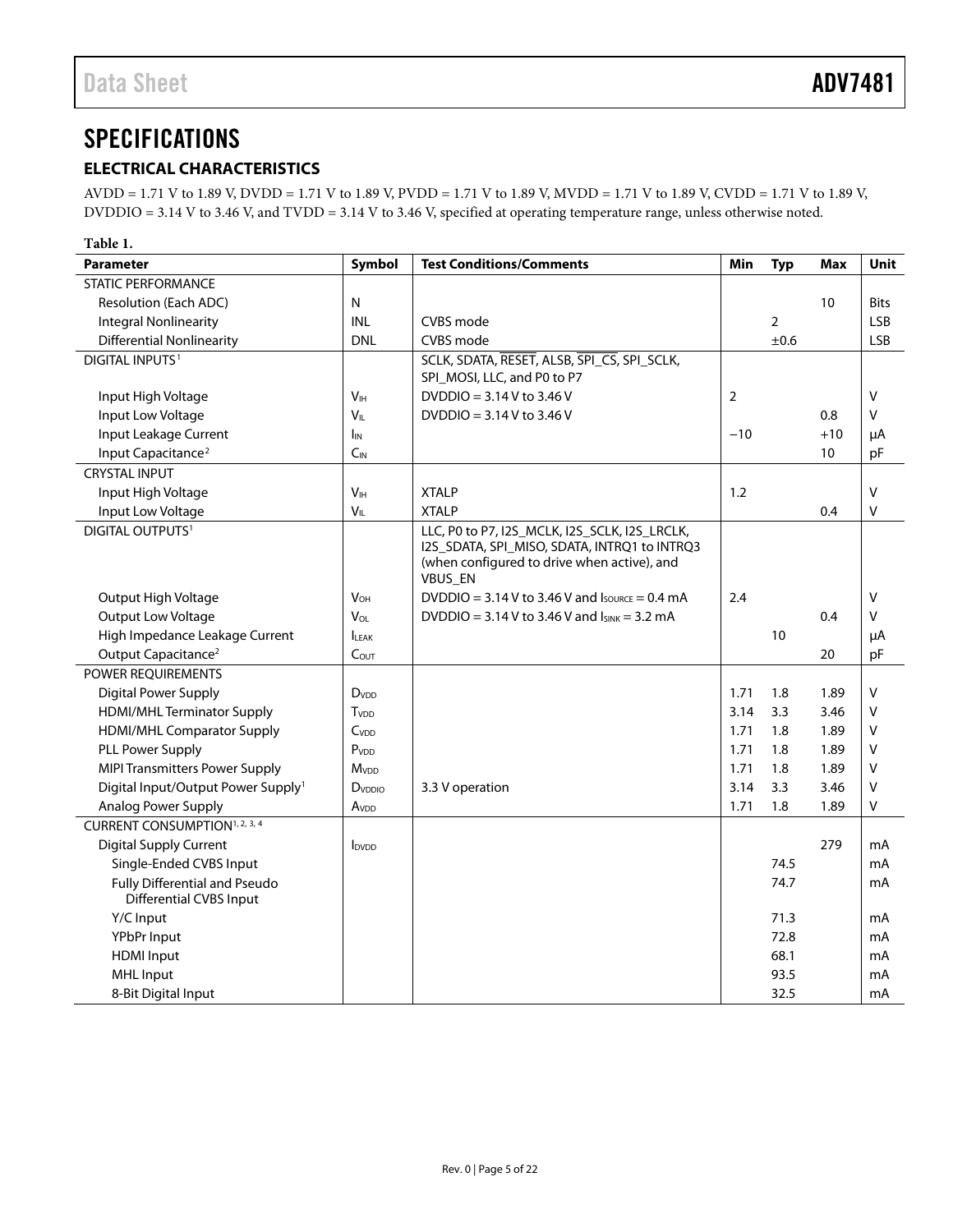| <b>Parameter</b>                                                | Symbol                     | <b>Test Conditions/Comments</b> | Min | <b>Typ</b> | <b>Max</b> | Unit |
|-----------------------------------------------------------------|----------------------------|---------------------------------|-----|------------|------------|------|
| HDMI/MHL Terminator Supply Current                              | <b>ITVDD</b>               |                                 |     |            | 40         | mA   |
| Single-Ended CVBS Input                                         |                            |                                 |     | 0.7        |            | mA   |
| Fully Differential and Pseudo<br><b>Differential CVBS Input</b> |                            |                                 |     | 0.7        |            | mA   |
| Y/C Input                                                       |                            |                                 |     | 0.7        |            | mA   |
| YPbPr Input                                                     |                            |                                 |     | 0.7        |            | mA   |
| <b>HDMI</b> Input                                               |                            |                                 |     | 35         |            | mA   |
| <b>MHL Input</b>                                                |                            |                                 |     | 24.4       |            | mA   |
| 8-Bit Digital Input                                             |                            |                                 |     | 0.7        |            | mA   |
| HDMI/MHL Comparator Supply Current                              | <b>I</b> CVDD              |                                 |     |            | 92         | mA   |
| Single-Ended CVBS Input                                         |                            |                                 |     | 0.1        |            | mA   |
| Fully Differential and Pseudo<br><b>Differential CVBS Input</b> |                            |                                 |     | 0.1        |            | mA   |
| Y/C Input                                                       |                            |                                 |     | 0.1        |            | mA   |
| YPbPr Input                                                     |                            |                                 |     | 0.1        |            | mA   |
| <b>HDMI</b> Input                                               |                            |                                 |     | 63.9       |            | mA   |
| <b>MHL</b> Input                                                |                            |                                 |     | 55.9       |            | mA   |
| 8-Bit Digital Input                                             |                            |                                 |     | 0.1        |            | mA   |
| PLL Supply Current                                              | <b>IPVDD</b>               |                                 |     |            | 52         | mA   |
| Single-Ended CVBS Input                                         |                            |                                 |     | 37.5       |            | mA   |
| Fully Differential and Pseudo<br><b>Differential CVBS Input</b> |                            |                                 |     | 37.5       |            | mA   |
| Y/C Input                                                       |                            |                                 |     | 37.7       |            | mA   |
| YPbPr Input                                                     |                            |                                 |     | 37.7       |            | mA   |
| <b>HDMI</b> Input                                               |                            |                                 |     | 29.2       |            | mA   |
| <b>MHL Input</b>                                                |                            |                                 |     | 29.3       |            | mA   |
| 8-Bit Digital Input                                             |                            |                                 |     | 27.9       |            | mA   |
| <b>MIPI Transmitters Supply Current</b>                         | <b>MVDD</b>                |                                 |     |            | 77         | mA   |
| Single-Ended CVBS Input                                         |                            |                                 |     | 23.3       |            | mA   |
| Fully Differential and Pseudo<br><b>Differential CVBS Input</b> |                            |                                 |     | 23.3       |            | mA   |
| Y/C Input                                                       |                            |                                 |     | 23.2       |            | mA   |
| YPbPr Input                                                     |                            |                                 |     | 23.2       |            | mA   |
| <b>HDMI</b> Input                                               |                            |                                 |     | 45.7       |            | mA   |
| <b>MHL Input</b>                                                |                            |                                 |     | 38.5       |            | mA   |
| 8-Bit Digital Input                                             |                            |                                 |     | 38.1       |            | mA   |
| Digital Input/Output Supply Current                             | <b>I</b> <sub>DVDDIO</sub> |                                 |     |            | 78         | mA   |
| Single-Ended CVBS Input                                         |                            |                                 |     | 0.2        |            | mA   |
| Fully Differential and Pseudo<br><b>Differential CVBS Input</b> |                            |                                 |     | 0.2        |            | mA   |
| Y/C Input                                                       |                            |                                 |     | 0.2        |            | mA   |
| YPbPr Input                                                     |                            |                                 |     | 0.2        |            | mA   |
| <b>HDMI</b> Input                                               |                            |                                 |     | 3.6        |            | mA   |
| <b>MHL Input</b>                                                |                            |                                 |     | 0.6        |            | mA   |
| 8-Bit Digital Input                                             |                            |                                 |     | 0.2        |            | mA   |
| Analog Supply Current                                           | <b>AVDD</b>                |                                 |     |            | 93         | mA   |
| Single-Ended CVBS Input                                         |                            |                                 |     | 51.9       |            | mA   |
| Fully Differential and Pseudo<br><b>Differential CVBS Input</b> |                            |                                 |     | 70         |            | mA   |
| Y/C Input                                                       |                            |                                 |     | 63         |            | mA   |
| YPbPr Input                                                     |                            |                                 |     | 78.5       |            | mA   |
| <b>HDMI</b> Input                                               |                            |                                 |     | 0.1        |            | mA   |
| <b>MHL Input</b>                                                |                            |                                 |     | 0.1        |            | mA   |
| 8-Bit Digital Input                                             |                            |                                 |     | 0.1        |            | mA   |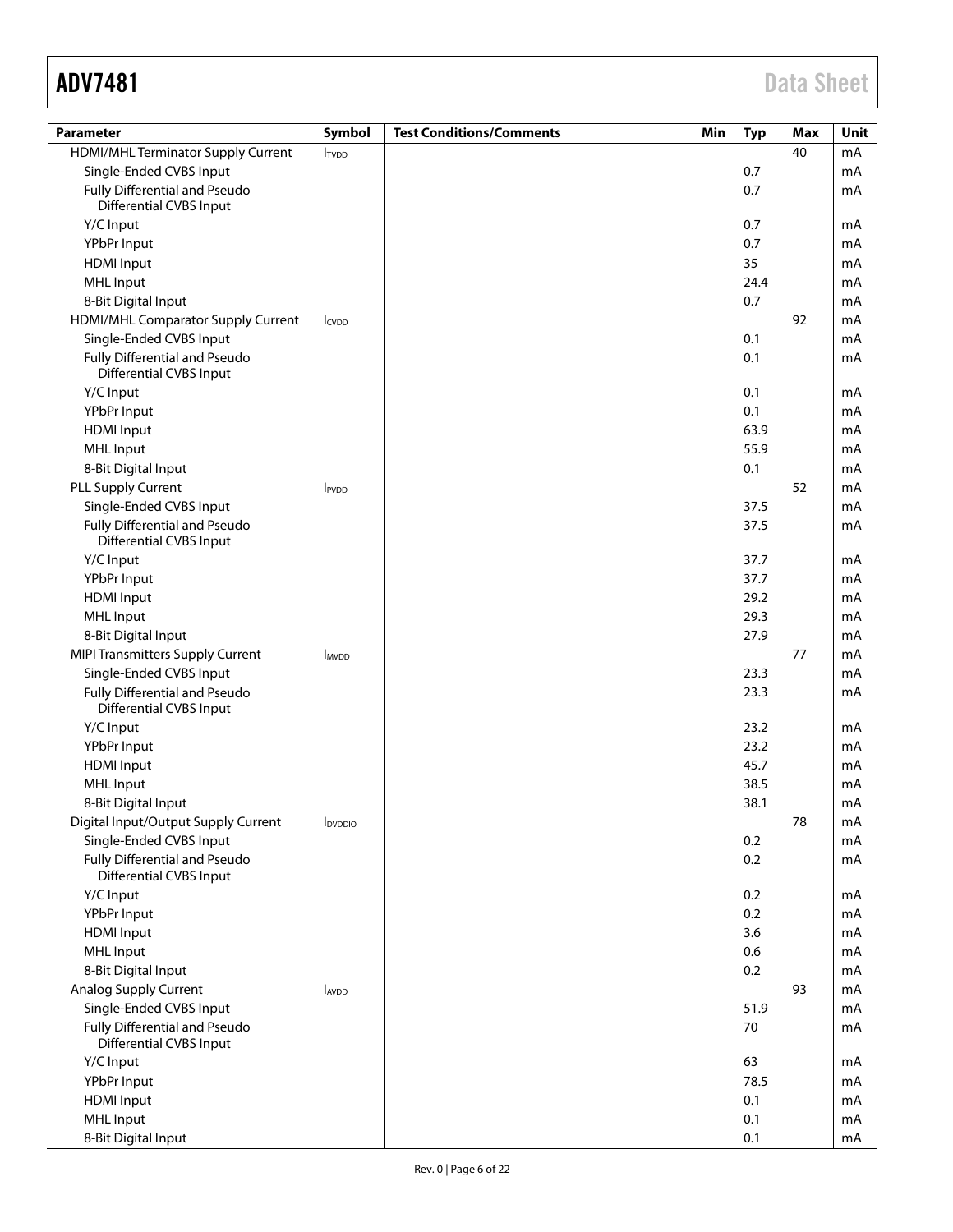<span id="page-6-2"></span>

| <b>Parameter</b>                                     | Symbol           | <b>Test Conditions/Comments</b> | <b>Min</b> | Typ | Max | <b>Unit</b> |
|------------------------------------------------------|------------------|---------------------------------|------------|-----|-----|-------------|
| POWER-DOWN CURRENTS <sup>2, 5</sup>                  |                  |                                 |            |     |     |             |
| <b>Digital Supply</b>                                | <b>DVDD PD</b>   |                                 |            | 0.2 |     | mA          |
| <b>HDMI/MHL Terminator Supply</b>                    | <b>ITVDD PD</b>  |                                 |            | 0.4 |     | mA          |
| <b>HDMI/MHL Comparator Supply</b>                    | CVDD PD          |                                 |            | 0.1 |     | mA          |
| PLL Supply                                           | <b>PVDD PD</b>   |                                 |            | 0.1 |     | mA          |
| <b>MIPI Transmitters Supply</b>                      | <b>MVDD PD</b>   |                                 |            | 0.1 |     | mA          |
| Digital Input/Output Supply                          | <b>DVDDIO PD</b> |                                 |            | 0.2 |     | mA          |
| Analog Supply                                        | AVDD PD          |                                 |            | 0.1 |     | mA          |
| <b>Total Power Dissipation in Power-Down</b><br>Mode |                  |                                 |            | 4   |     | mW          |

<sup>1</sup> The 8-bit digital input/output port is only available when the DVDDIO supply is between 3.14 V and 3.46 V.

<span id="page-6-1"></span><sup>2</sup> Guaranteed by lab characterization.

<sup>3</sup> Typical current consumption values are recorded with nominal voltage supply levels (including DVDDIO = 3.3 V), Philips test pattern, and at room temperature. <sup>4</sup> Maximum current consumption values are recorded with maximum rated voltage supply levels (including DVDDIO = 3.46 V), MoireX video pattern for analog inputs, pseudorandom test pattern for digital inputs, and at worst-case temperature.

 $^5$  Typical power-down current consumption values are recorded with nominal voltage supply levels (including DVDDIO = 3.3 V) at room temperature.

#### <span id="page-6-0"></span>**ANALOG VIDEO SPECIFICATIONS**

AVDD = 1.71 V to 1.89 V, DVDD = 1.71 V to 1.89 V, PVDD = 1.71 V to 1.89 V, MVDD = 1.71 V to 1.89 V, CVDD = 1.71 V to 1.89 V, DVDDIO = 3.14 V to 3.46 V, and TVDD = 3.14 V to 3.46 V, specified at operating temperature range, unless otherwise noted.

| Table 2.                                       |             |                                 |      |            |      |         |
|------------------------------------------------|-------------|---------------------------------|------|------------|------|---------|
| <b>Parameter</b>                               | Symbol      | <b>Test Conditions/Comments</b> | Min  | <b>Typ</b> | Max  | Unit    |
| NONLINEAR SPECIFICATIONS <sup>1, 2</sup>       |             |                                 |      |            |      |         |
| <b>Differential Phase</b>                      | DP          | CVBS input, modulated five-step |      | 0.9        |      | Degrees |
| Differential Gain                              | DG          | CVBS input, modulated five-step |      | 0.5        |      | $\%$    |
| Luma Nonlinearity                              | LNL         | CVBS input, five-step           |      | 2.0        |      | $\%$    |
| <b>NOISE SPECIFICATIONS</b>                    |             |                                 |      |            |      |         |
| Signal-to-Noise Ratio, Unweighted <sup>2</sup> | <b>SNR</b>  | Luma ramp                       |      | 57.1       |      | dB      |
|                                                |             | Luma flat field                 |      | 58         |      | dB      |
| Analog Front-End Crosstalk <sup>3</sup>        |             |                                 |      | 60         |      | dB      |
| Common-Mode Rejection Ratio <sup>2, 4</sup>    | <b>CMRR</b> |                                 |      | 73         |      | dB      |
| <b>LOCK TIME SPECIFICATIONS</b>                |             |                                 |      |            |      |         |
| Horizontal Lock Range <sup>3</sup>             |             |                                 | $-5$ |            | $+5$ | $\%$    |
| Vertical Lock Range <sup>3</sup>               |             |                                 | 40   |            | 70   | Hz      |
| Subcarrier Lock Range <sup>3</sup>             | fsc         |                                 |      | ±1.3       |      | kHz     |
| Color Lock-In Time <sup>3</sup>                |             |                                 |      | 60         |      | Lines   |
| Synchronization Depth Range <sup>3</sup>       |             |                                 | 20   |            | 200  | $\%$    |
| Color Burst Range <sup>3</sup>                 |             |                                 | 5    |            | 200  | $\%$    |
| Fast Switch Speed <sup>2, 5</sup>              |             |                                 |      | 100        |      | ms      |

<sup>1</sup> These specifications apply to all CVBS input types, as well as to single-ended and differential CVBS inputs.

<sup>2</sup> Guaranteed by lab characterization.

<sup>3</sup> Guaranteed by design.

<sup>4</sup> The CMRR of this circuit design is critically dependent on the external resistor matching its inputs. This measurement was performed with 0.1% tolerant resistors, a common-mode voltage of 1 V, and a common-mode frequency of 10 kHz.

<sup>5</sup> The time it takes th[e ADV7481](http://www.analog.com/ADV7481?doc=ADV7481.pdf) to switch from one analog input (single ended or differential) to another, for example, switching from AIN1 to AIN2.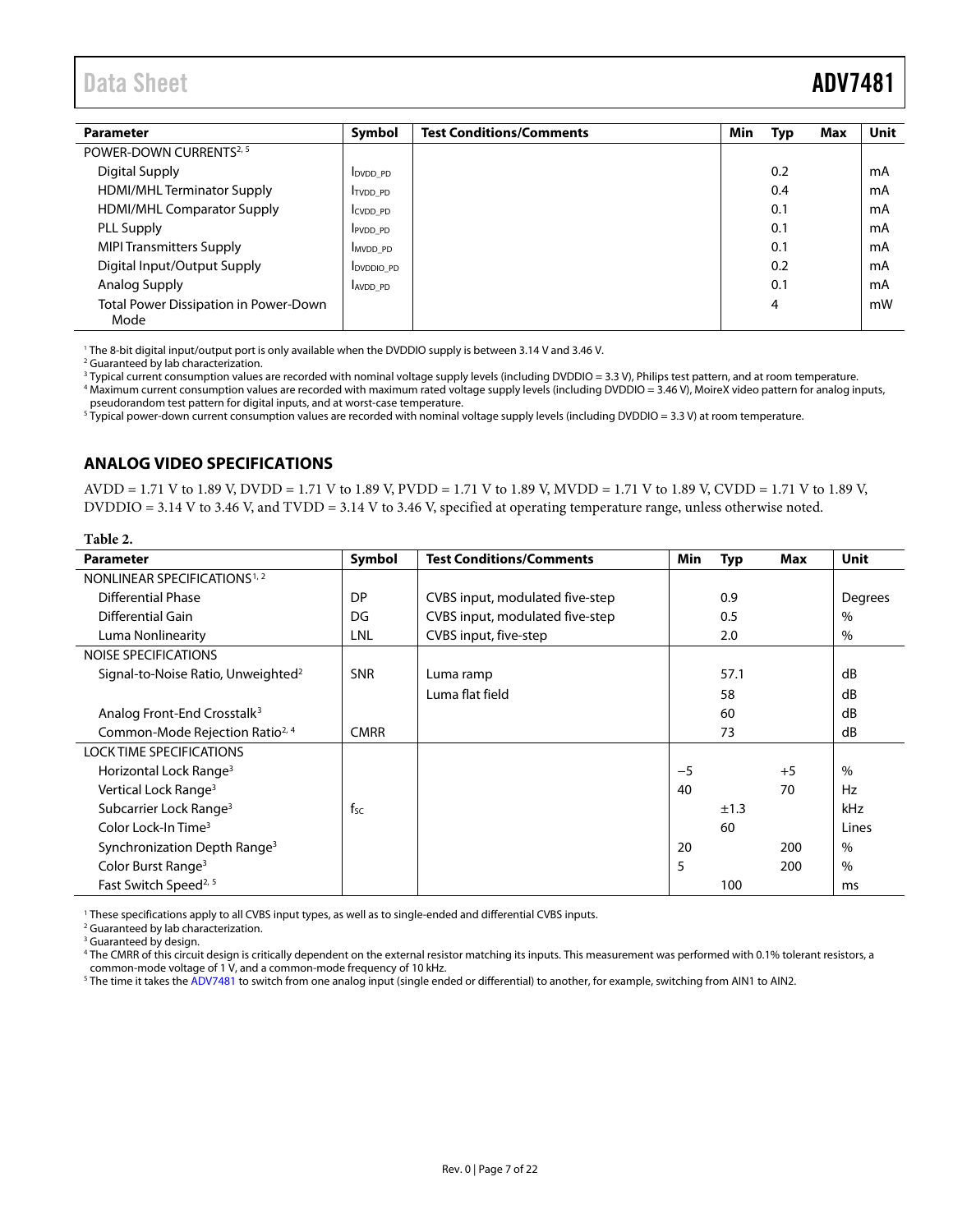### <span id="page-7-0"></span>**MIPI VIDEO OUTPUT SPECIFICATIONS**

AVDD = 1.71 V to 1.89 V, DVDD = 1.71 V to 1.89 V, PVDD = 1.71 V to 1.89 V, MVDD = 1.71 V to 1.89 V, CVDD = 1.71 V to 1.89 V, DVDDIO = 3.14 V to 3.46 V, and TVDD = 3.14 V to 3.46 V, specified at operating temperature range, unless otherwise noted.

The [ADV7481](http://www.analog.com/ADV7481?doc=ADV7481.pdf) MIPI CSI-2 transmitters conform to the MIPI D-PHY Version 1.00.00 specification by characterization. The clock lane of the [ADV7481](http://www.analog.com/ADV7481?doc=ADV7481.pdf) remains in high speed (HS) mode even when the data lane enters low power (LP) mode. For this reason, some measurements on the clock lane that pertain to low power mode are not applicable. Unless otherwise stated, all high speed measurements were performed with the [ADV7481](http://www.analog.com/ADV7481?doc=ADV7481.pdf) operating with a nominal 1 Gbps output data rate.

| Table 3.                                        |                        |                  |            |                  |             |
|-------------------------------------------------|------------------------|------------------|------------|------------------|-------------|
| <b>Parameter</b>                                | Symbol                 | Min              | <b>Typ</b> | Max              | <b>Unit</b> |
| UNIT INTERVAL <sup>1</sup>                      | UI                     | 1                |            | 12.5             | ns          |
| DATA LANE LP Tx DC SPECIFICATIONS <sup>2</sup>  |                        |                  |            |                  |             |
| Thevenin Output                                 |                        |                  |            |                  |             |
| High Level                                      | <b>V<sub>OH</sub></b>  | 1.1              | 1.2        | 1.3              | V           |
| Low Level                                       | V <sub>OL</sub>        | $-50$            | $\Omega$   | $+50$            | mV          |
| CLOCK LANE LP Tx DC SPECIFICATIONS <sup>2</sup> |                        |                  |            |                  |             |
| Thevenin Output                                 |                        |                  |            |                  |             |
| High Level                                      | <b>V</b> <sub>OН</sub> | 1.1              | 1.2        | 1.3              | v           |
| Low Level                                       | V <sub>OL</sub>        | $-50$            | 0          | $+50$            | mV          |
| DATA LANE HS Tx SIGNALING REQUIREMENTS          |                        |                  |            |                  |             |
| High Speed Differential Voltage Swing           | $ V_1 $                | 140              | 200        | 270              | $mV p-p$    |
| Differential Voltage Mismatch                   |                        |                  |            | 10               | mV          |
| Single-Ended Output High Voltages               |                        |                  |            | 360              | mV          |
| Static Common-Mode Voltage Level                |                        | 150              | 200        | 250              | mV          |
| <b>CLOCK LANE HS Tx SIGNALING REQUIREMENTS</b>  |                        |                  |            |                  |             |
| High Speed Differential Voltage Swing           | $ V_2 $                | 140              | 200        | 270              | $mV p-p$    |
| Differential Voltage Mismatch                   |                        |                  |            | 10               | mV          |
| Single-Ended Output High Voltages               |                        |                  |            | 360              | mV          |
| Static Common-Mode Voltage Level                |                        | 150              | 200        | 250              | mV          |
| HS Tx CLOCK TO DATA LANE TIMING REQUIREMENTS    |                        |                  |            |                  |             |
| Data to Clock Skew                              |                        | $0.35 \times U1$ |            | $0.65 \times$ UI | ns          |

<sup>1</sup> Guaranteed by design.

<sup>2</sup> These measurements were performed with  $C_{LOAD} = 50$  pF.

#### <span id="page-7-1"></span>**ANALOG SPECIFICATIONS**

AVDD = 1.71 V to 1.89 V, DVDD = 1.71 V to 1.89 V, PVDD = 1.71 V to 1.89 V, MVDD = 1.71 V to 1.89 V, CVDD = 1.71 V to 1.89 V, DVDDIO = 3.14 V to 3.46 V, and TVDD = 3.14 V to 3.46 V, specified at operating temperature range, unless otherwise noted.

| ав | æ |
|----|---|
|    |   |

| <b>Parameter</b>                | <b>Test Conditions/Comments</b> | Min | Typ  | Max | Unit |
|---------------------------------|---------------------------------|-----|------|-----|------|
| <b>CLAMP CIRCUITRY</b>          |                                 |     |      |     |      |
| <b>External Clamp Capacitor</b> | Required by design              |     | 0.1  |     | μF   |
| Large Clamp                     |                                 |     |      |     |      |
| Source Current                  |                                 |     | 0.32 |     | mA   |
| <b>Sink Current</b>             |                                 |     | 0.32 |     | mA   |
| Fine Clamp                      |                                 |     |      |     |      |
| <b>Source Current</b>           |                                 |     |      |     | μA   |
| <b>Sink Current</b>             |                                 |     |      |     | μA   |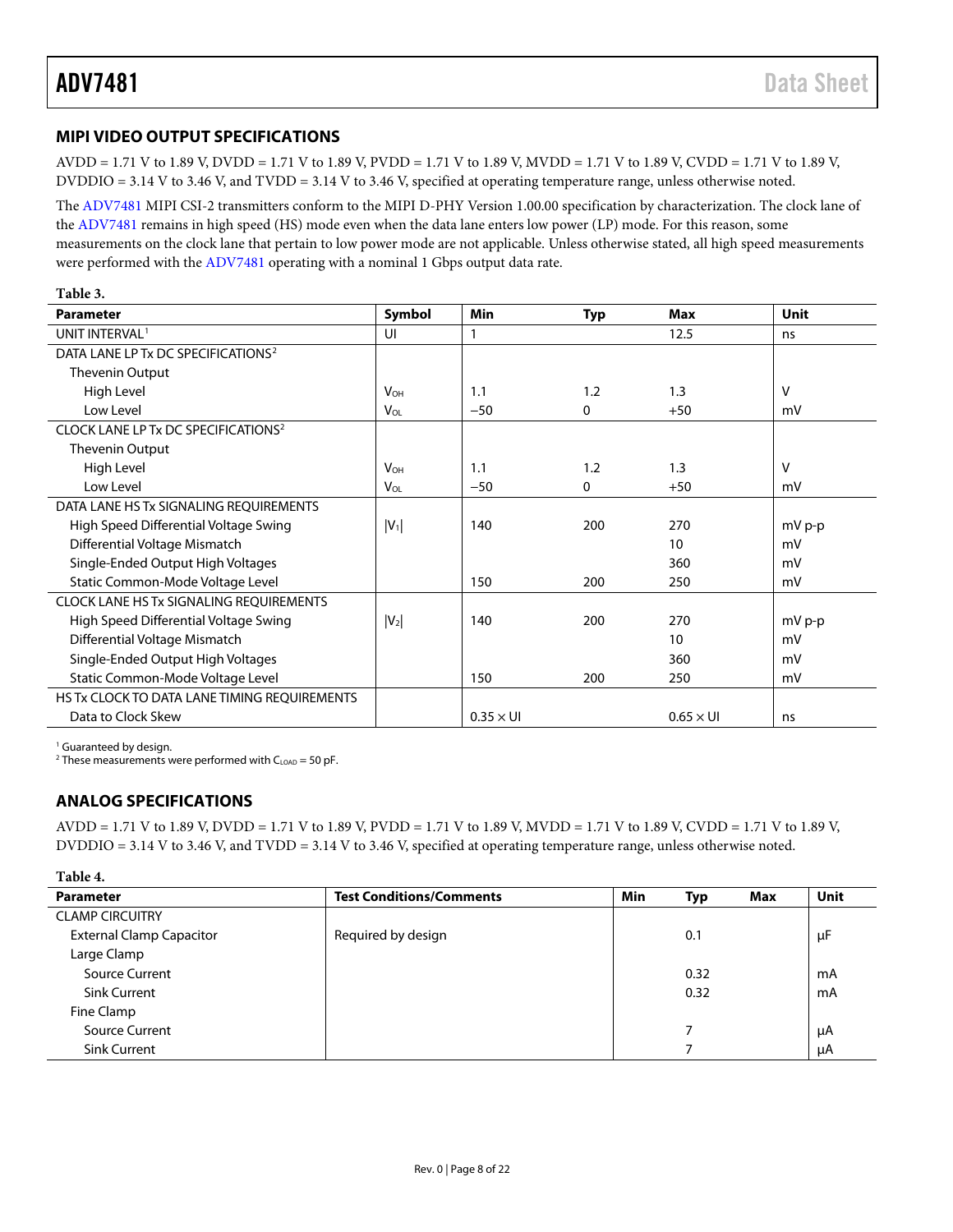### <span id="page-8-0"></span>**TIMING SPECIFICATIONS**

AVDD = 1.71 V to 1.89 V, DVDD = 1.71 V to 1.89 V, PVDD = 1.71 V to 1.89 V, MVDD = 1.71 V to 1.89 V, CVDD = 1.71 V to 1.89 V, DVDDIO = 3.14 V to 3.46 V, and TVDD = 3.14 V to 3.46 V, specified at operating temperature range, unless otherwise noted.

| <b>Parameter</b><br>Symbol<br><b>Test Conditions/Comments</b><br>Min<br>Unit<br><b>Typ</b><br><b>Max</b>                                                                   |        |
|----------------------------------------------------------------------------------------------------------------------------------------------------------------------------|--------|
|                                                                                                                                                                            |        |
| <b>CLOCK AND CRYSTAL</b>                                                                                                                                                   |        |
| MHz<br>Nominal Frequency <sup>1</sup><br>28.63636                                                                                                                          |        |
| Frequency Stability <sup>1</sup><br>±50<br>ppm                                                                                                                             |        |
| Input LLC Clock Frequency Range <sup>2, 3</sup><br>DVDDIO = $3.14$ V to $3.46$ V<br>13.5<br>MHz<br>148.5                                                                   |        |
| Output LLC Clock Frequency Range <sup>2,3</sup><br>DVDDIO = $3.14$ V to 3.46 V<br>13.5<br>148.5<br><b>MHz</b>                                                              |        |
| SPI_SCLK Frequency <sup>3</sup><br>10<br><b>MHz</b>                                                                                                                        |        |
| I2S_SCLK Frequency <sup>3</sup><br>12.288<br><b>MHz</b>                                                                                                                    |        |
| I2S_MCLK Frequency <sup>3</sup><br>24.576<br><b>MHz</b>                                                                                                                    |        |
| I <sup>2</sup> C PORT                                                                                                                                                      |        |
| 400<br>kHz<br><b>SCLK Frequency</b>                                                                                                                                        |        |
| SCLK Minimum Pulse Width High<br>0.6<br>t1<br>μs                                                                                                                           |        |
| <b>SCLK Minimum Pulse Width Low</b><br>1.3<br>t <sub>2</sub><br>μs                                                                                                         |        |
| Hold Time (Start Condition)<br>0.6<br>t <sub>3</sub><br>μs                                                                                                                 |        |
| Setup Time (Start Condition)<br>0.6<br>t4<br>μs                                                                                                                            |        |
| <b>SDATA Setup Time</b><br>100<br>t5<br>ns                                                                                                                                 |        |
| <b>SCLK and SDATA Rise Times</b><br>300<br>t <sub>6</sub><br>ns                                                                                                            |        |
| <b>SCLK and SDATA Fall Times</b><br>300<br>t <sub>7</sub><br>ns                                                                                                            |        |
| Setup Time (Stop Condition)<br>0.6<br>ts<br>μs                                                                                                                             |        |
| <b>SPI PORT</b>                                                                                                                                                            |        |
| Slave Mode                                                                                                                                                                 |        |
| SPI_CS Falling Edge to SPI_SCLK<br>35<br>SPI_SCLK active edge (rising or falling<br>t9<br>ns                                                                               |        |
| edge) depends on the values of CPHA<br><b>Active Edge</b><br>and CPOL                                                                                                      |        |
| SPI_SCLK Active Edge to SPI_CS<br>35<br>SPI_SCLK active edge (rising or falling<br>$t_{10}$<br>ns<br>edge) depends on the values of CPHA<br><b>Rising Edge</b><br>and CPOL |        |
| SPI_CS Pulse Width<br>50<br>$t_{11}$<br>ns                                                                                                                                 |        |
| SPI_SCLK High Time <sup>3</sup><br>45<br>55<br>$t_{12}$                                                                                                                    | % duty |
| cycle                                                                                                                                                                      |        |
| SPI_SCLK Low Time <sup>3</sup><br>45<br>55<br>$t_{12}$                                                                                                                     | % duty |
| cycle                                                                                                                                                                      |        |
| 0<br>SPI_MOSI Setup Time<br>SPI Mode 0, SPI Mode 3<br>$t_{13}$<br>ns                                                                                                       |        |
| SPI_MOSI Hold Time<br>SPI Mode 0, SPI Mode 3<br>35<br>$t_{14}$<br>ns                                                                                                       |        |
| SPI_SCLK Falling Edge to SPI_MISO<br>SPI Mode 0, SPI Mode 3<br>50<br>$t_{15}$<br>ns<br>Start of Data Invalid <sup>3</sup>                                                  |        |
| SPI_SCLK Falling Edge to SPI_MISO<br>SPI Mode 0, SPI Mode 3<br>50<br>$t_{16}$<br>ns<br>End of Data Invalid <sup>3</sup>                                                    |        |
| SPI_MOSI Setup Time<br>SPI Mode 1, SPI Mode 2<br>0<br>$t_{17}$<br>ns                                                                                                       |        |
| SPI_MOSI Hold Time<br>SPI Mode 1, SPI Mode 2<br>35<br>$t_{18}$<br>ns                                                                                                       |        |
| SPI_SCLK Rising Edge to SPI_MISO<br>SPI Mode 1, SPI Mode 2<br>35<br>ns<br>$t_{19}$<br><b>Start of Data Invalid</b>                                                         |        |
| SPI_SCLK Rising Edge to SPI_MISO<br>SPI Mode 1, SPI Mode 2<br>35<br>$t_{20}$<br>ns<br>End of Data Invalid                                                                  |        |
| <b>RESET FEATURE</b>                                                                                                                                                       |        |
| RESET Pulse Width <sup>1</sup><br>5<br>ms                                                                                                                                  |        |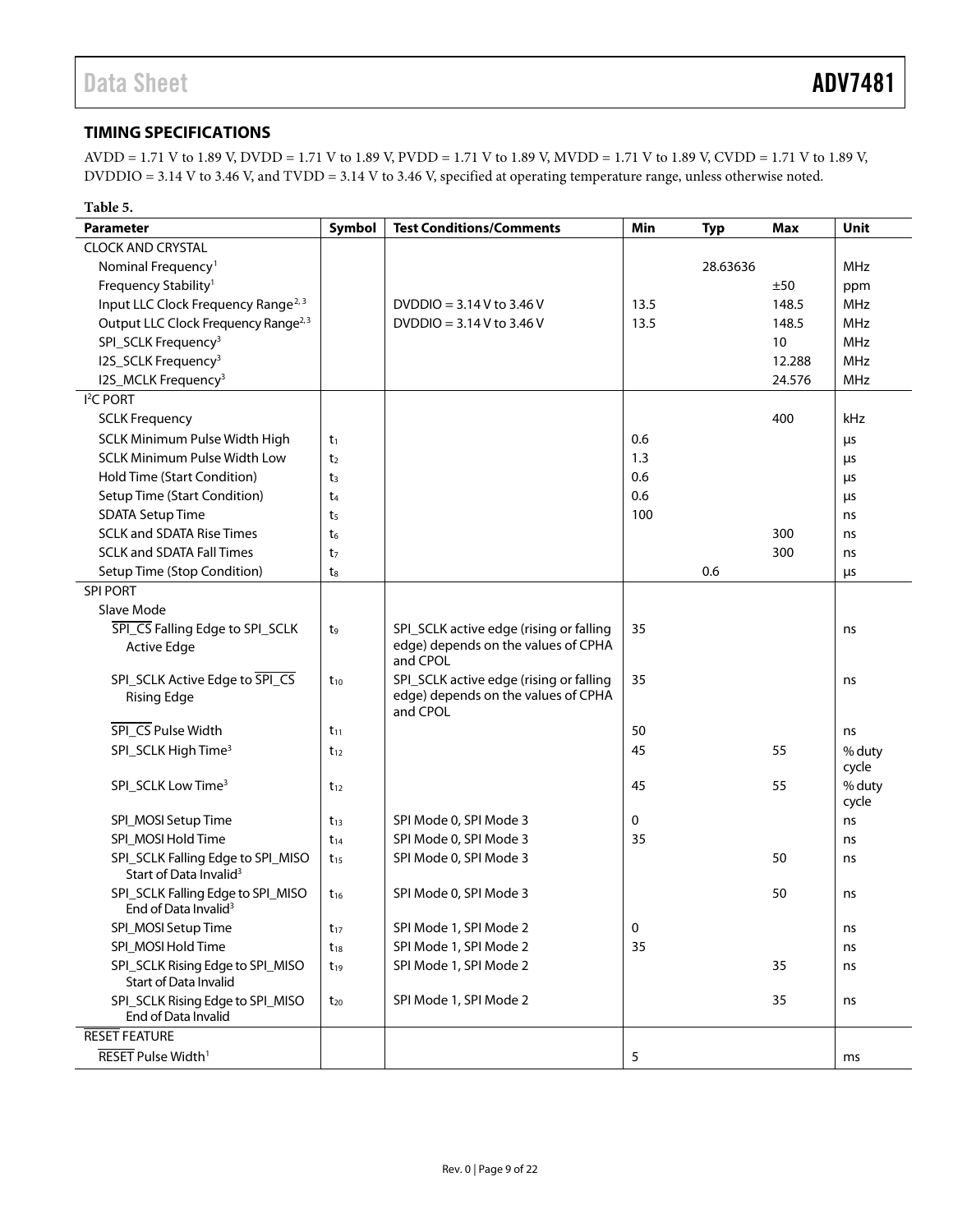<span id="page-9-0"></span>

| <b>Parameter</b>                       | Symbol   | <b>Test Conditions/Comments</b>                         | Min  | <b>Typ</b> | Max | <b>Unit</b>     |
|----------------------------------------|----------|---------------------------------------------------------|------|------------|-----|-----------------|
| 8-BIT DIGITAL INPUT PORT <sup>2</sup>  |          | DVDDIO = 3.14 V to 3.46 V                               |      |            |     |                 |
| LLC High Time <sup>3</sup>             | $t_{21}$ |                                                         | 45   |            | 55  | % duty<br>cycle |
| LLC Low Time <sup>3</sup>              |          |                                                         | 45   |            | 55  | % duty<br>cycle |
| SDR and DDR Modes Setup Time           | $t_{22}$ | Data latched on rising edge                             | 1    |            |     | ns              |
| SDR and DDR Modes Hold Time            | $t_{23}$ | Data latched on rising edge                             | 1    |            |     | ns              |
| DDR Mode Setup Time                    | $t_{24}$ | Data latched on falling edge                            | 1    |            |     | ns              |
| DDR Mode Hold Time                     | $t_{25}$ | Data latched on falling edge                            | 1    |            |     | ns              |
| 8-BIT DIGITAL OUTPUT PORT <sup>2</sup> |          | $DVDDO = 3.14 V to 3.46 V$                              |      |            |     |                 |
| LLC High Time                          | $t_{26}$ |                                                         | 40   |            | 60  | % duty<br>cycle |
| <b>LLC Low Time</b>                    |          |                                                         | 40   |            | 60  | % duty<br>cycle |
| SDR Modes Setup Time <sup>4, 5</sup>   | $t_{36}$ | At P0 to P7 output pin, data latched<br>on rising edge  | 1.98 |            |     | ns              |
| SDR Modes Hold Time <sup>4, 5</sup>    | $t_{37}$ | At P0 to P7 output pin, data latched<br>on rising edge  | 2.50 |            |     | ns.             |
| DDR Modes Setup Time <sup>4, 5</sup>   | $t_{27}$ | At P0 to P7 output pin, data latched<br>on rising edge  | 1.66 |            |     | ns              |
| DDR Modes Hold Time <sup>4, 5</sup>    | $t_{28}$ | At P0 to P7 output pin, data latched<br>on rising edge  | 3.52 |            |     | ns              |
| DDR Mode Setup Time <sup>4, 5</sup>    | $t_{29}$ | At P0 to P7 output pin, data latched<br>on falling edge | 1.71 |            |     | ns              |
| DDR Modes Hold Time <sup>4, 5</sup>    | $t_{30}$ | At P0 to P7 output pin, data latched<br>on falling edge | 3.17 |            |     | ns              |
| I <sup>2</sup> S PORT, MASTER MODE     |          |                                                         |      |            |     |                 |
| I2S_SCLK High Time                     | $t_{31}$ |                                                         | 45   |            | 55  | % duty<br>cycle |
| I2S_SCLK Low Time                      |          |                                                         | 45   |            | 55  | % duty<br>cycle |
| <b>I2S_LRCLK Data Transition Time</b>  | $t_{32}$ | End of valid data to I2S_SCLK falling<br>edge           |      |            | 10  | ns              |
|                                        | $t_{33}$ | I2S_SCLK falling edge to start of valid<br>data         |      |            | 10  | ns              |
| I2S_SDATA Data Transition Time         | $t_{34}$ | End of valid data to I2S_SCLK falling<br>edge           |      |            | 5   | ns              |
|                                        | $t_{35}$ | I2S_SCLK falling edge to start of valid<br>data         |      |            | 5   | ns              |

<sup>1</sup> Required by design.

<sup>2</sup> The 8-bit digital input/output port is only available when the DVDDIO supply is between 3.14 V and 3.46 V.

<sup>3</sup> Guaranteed by design.

<sup>4</sup> These specifications only apply when the LLC\_DLL\_PHASE[4:0] (IO Map, Register 0x0C[4:0]) is set to 00000.

<sup>5</sup> Guaranteed by lab characterization.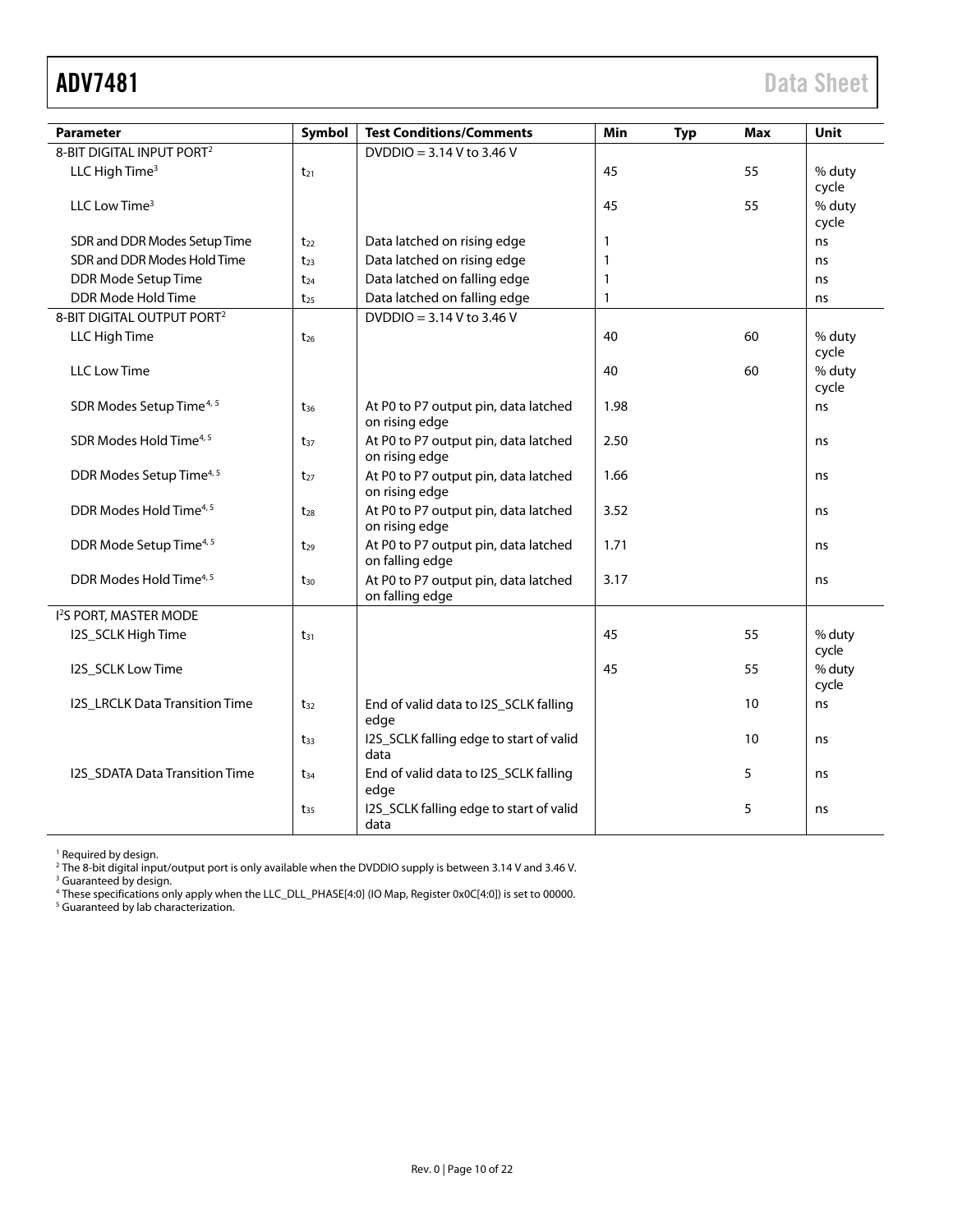## Data Sheet **ADV7481**

12046-004

#### *Timing Diagrams*



*Figure 6. SPI Slave Mode Timing (SPI Mode 1 and SPI Mode 2)*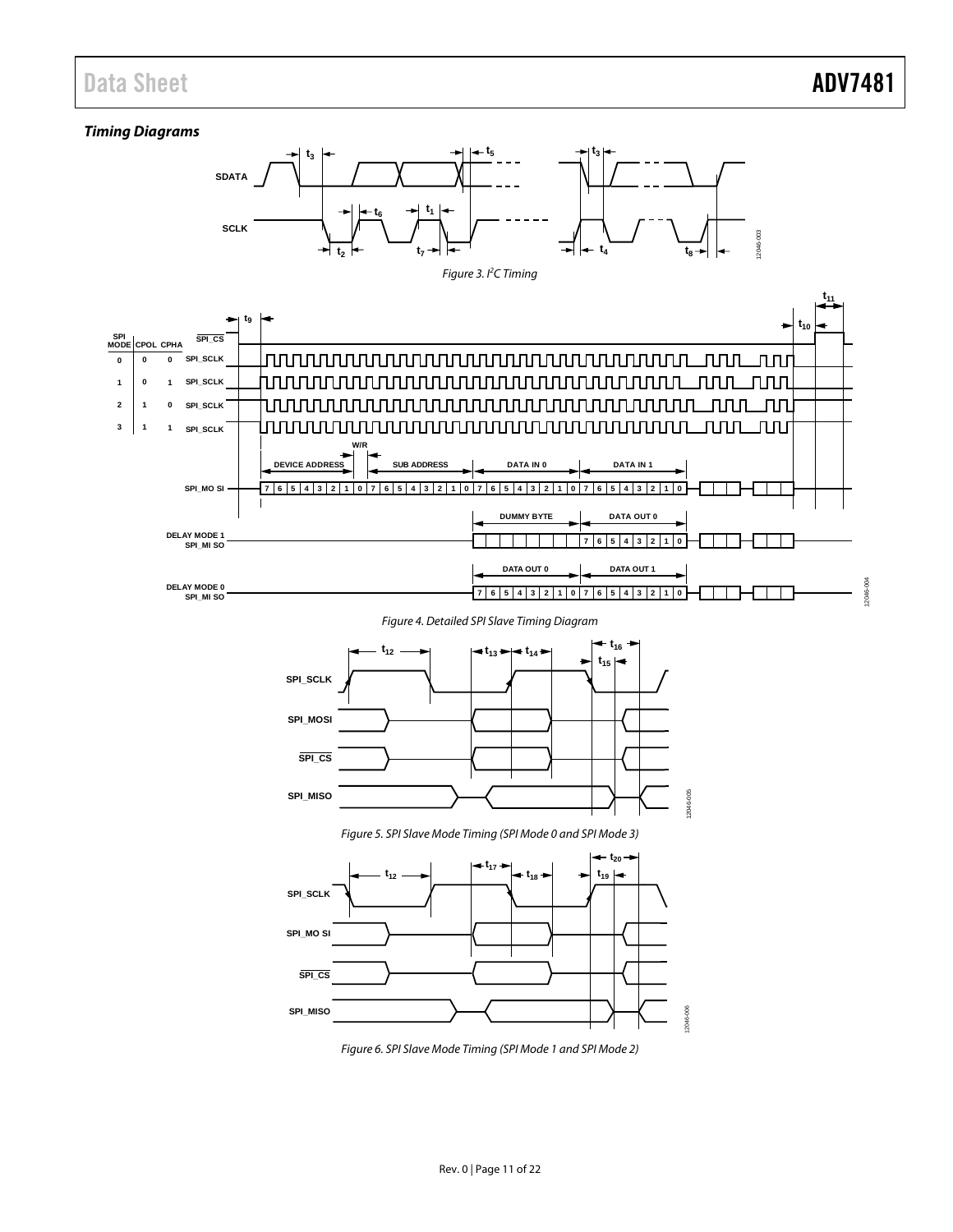

*Figure 11. I2 S Timing*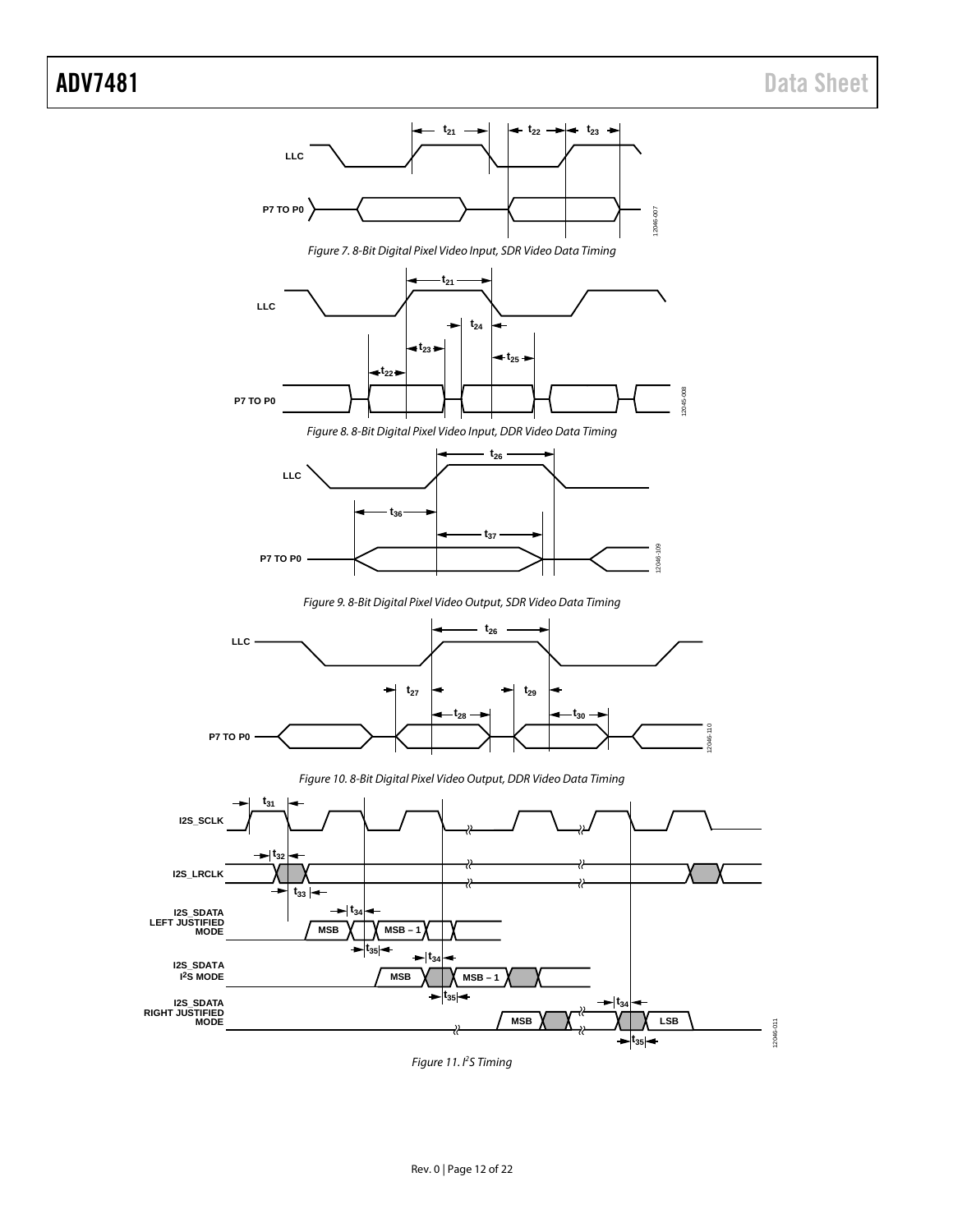## <span id="page-12-0"></span>ABSOLUTE MAXIMUM RATINGS

#### <span id="page-12-3"></span>**Table 6.**

| Parameter                                            | Rating                              |
|------------------------------------------------------|-------------------------------------|
| TVDD, DVDDIO to GND                                  | 4V                                  |
| AVDD, PVDD, MVDD, DVDD, CVDD<br>to GND               | 2.2V                                |
| <b>CVDD to DVDD</b>                                  | $-0.3$ V to $+0.3$ V                |
| <b>MVDD</b> to DVDD                                  | $-0.3$ V to $+0.3$ V                |
| PVDD to DVDD                                         | $-0.3$ V to $+0.3$ V                |
| AVDD to DVDD                                         | $-0.3$ V to $+0.3$ V                |
| Digital Inputs Voltage to GND                        | $GND - 0.3 V$ to DVDDIO +<br>0.3V   |
| Digital Outputs Voltage to GND                       | $GND - 0.3 V$ to DVDDIO +<br>0.3V   |
| Analog Inputs to GND                                 | $-0.3$ V to AVDD + 0.3 V            |
| XTAI N and XTAI P to GND                             | $-0.3$ V to PVDD + 0.3 V            |
| <b>HDMI/MHL Digital Inputs Voltage</b><br>to GND     | $-0.3$ V to CVDD + 0.3 V            |
| 5 V Tolerant Inputs Voltage to<br>GND <sup>1,2</sup> | $-0.3$ V to $+5.5$ V                |
| Maximum Junction Temperature<br>(T <sub>1</sub> max) | 125°C                               |
| Storage Temperature Range                            | $-65^{\circ}$ C to $+150^{\circ}$ C |
| Infrared Reflow Soldering<br>$(20 \text{ sec})$      | $260^{\circ}$ C                     |

<sup>1</sup> The following inputs are 3.3 V inputs but are 5 V tolerant:

DDC\_SCL/CD\_PULLUP, DDC\_SDA, HPD/CBUS, RX\_5V/VBUS, CD\_SENSE and CEC. <sup>2</sup> The following inputs are 1.8 V inputs but are 5 V tolerant: DIAG1, DIAG2, DIAG3, and DIAG4.

Stresses at or above those listed under Absolute Maximum Ratings may cause permanent damage to the product. This is a stress rating only; functional operation of the product at these or any other conditions above those indicated in the operational section of this specification is not implied. Operation beyond the maximum operating conditions for extended periods may affect product reliability.

### <span id="page-12-1"></span>**THERMAL RESISTANCE**

To reduce power consumption when using the [ADV7481,](http://www.analog.com/ADV7481?doc=ADV7481.pdf) turn off unused sections of the device.

Due to printed circuit board (PCB) metal variation, and, therefore, variation in PCB heat conductivity, the value of  $\theta_{JA}$ may differ for various PCBs.

The most efficient measurement solution is achieved using the package surface temperature to estimate the die temperature. This eliminates the variance associated with the  $\theta_{IA}$  value.

Do not exceed the maximum junction temperature  $(T_1 \text{ max})$  of 125°C. The following equation calculates the junction temperature  $(T_J)$  using the measured package surface temperature and applies only when no heat sink is used on the device under test (DUT):

 $T_I = T_S + (V_{IT} \times W_{TOTAL})$ 

where:

 $T<sub>S</sub>$  is the package surface temperature ( $°C$ ).

*ΨJT* = 0.81°C/W for the 100-ball CSP\_BGA (based on 2s2p test board defined by JEDEC standards.

 $W_{\text{TOTAL}} = (P VDD \times I_{\text{PVDD}}) + (T VDD \times I_{\text{TVDD}}) - P_{\text{UpStream}} +$  $(CVDD \times I_{CVDD}) + (AVDD \times I_{AVDD}) + (DVDD \times I_{DVDD}) +$  $(DVDDIO \times I<sub>DVDDIO</sub>) + (MVDD \times I<sub>MVDD</sub>)$ 

where *PUpStream* is the quantity of TVDD power consumed on the upstream HDMI or MHL transmitter. *PUpStream* can be estimated to be around 110 mW for a nominal HDMI transmitter. *PUpStream* can be estimated to be around 42.82 mW for a nominal MHL transmitter.

#### <span id="page-12-2"></span>**ESD CAUTION**



ESD (electrostatic discharge) sensitive device. Charged devices and circuit boards can discharge without detection. Although this product features patented or proprietary protection circuitry, damage may occur on devices subjected to high energy ESD. Therefore, proper ESD precautions should be taken to avoid performance degradation or loss of functionality.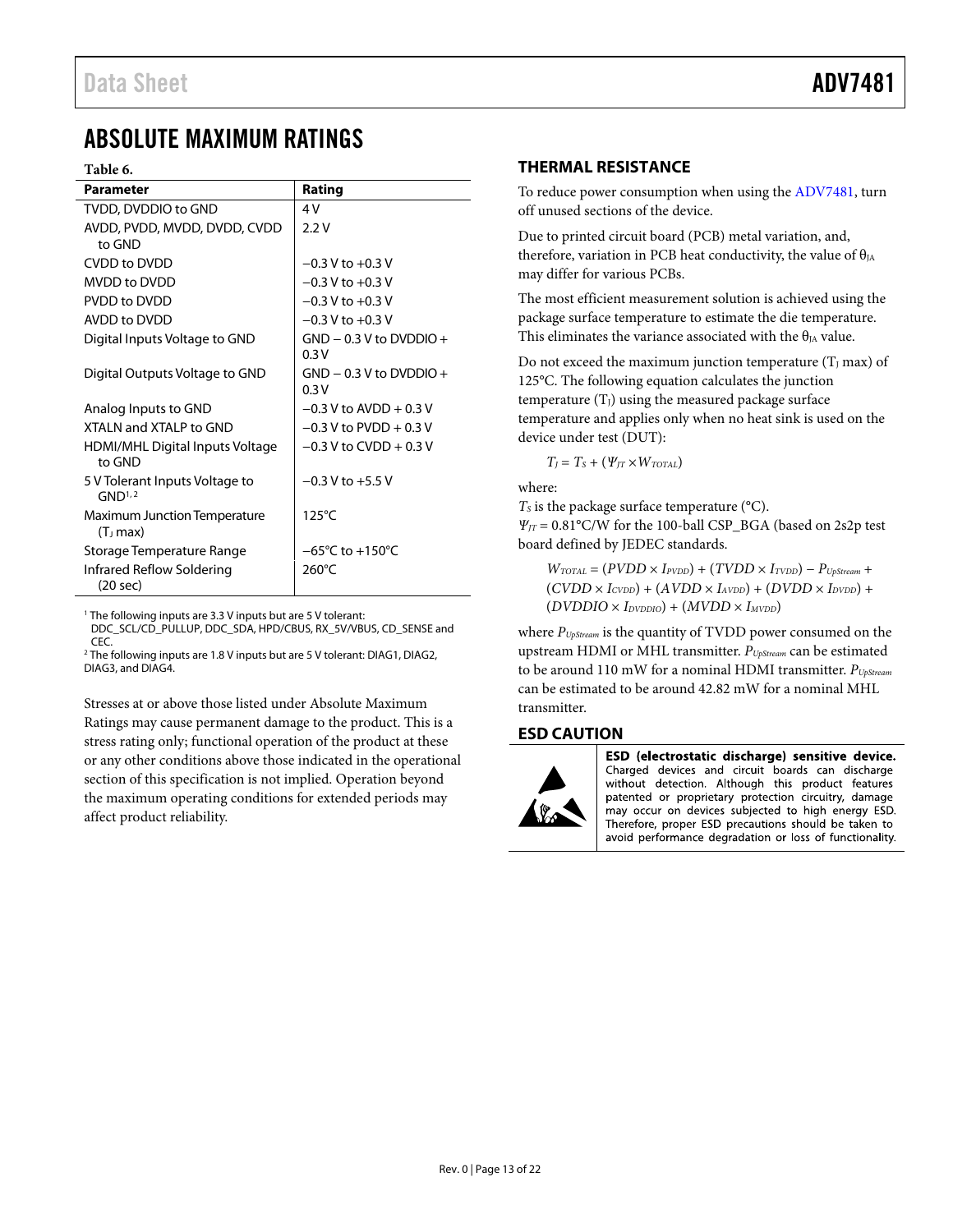# <span id="page-13-0"></span>PIN CONFIGURATION AND FUNCTION DESCRIPTIONS

|   | 1                | $\mathbf{2}$        | 3                   | $\overline{\mathbf{4}}$ | 5                   | 6                         | $\overline{7}$            | 8                                     | 9                        | 10                |           |
|---|------------------|---------------------|---------------------|-------------------------|---------------------|---------------------------|---------------------------|---------------------------------------|--------------------------|-------------------|-----------|
| A | <b>GND</b>       | 12S<br><b>SDATA</b> | <b>GND</b>          | RX <sub>2</sub> P       | RX <sub>1</sub> P   | <b>RXOP</b>               | <b>RXCP</b>               | DDC<br><b>SCL/CD</b><br><b>PULLUP</b> | <b>VBUS</b><br><b>EN</b> | <b>GND</b>        | A         |
| в | <b>MVDD</b>      | 12S<br><b>SCLK</b>  | <b>CVDD</b>         | RX <sub>2N</sub>        | RX <sub>1</sub> N   | <b>RXON</b>               | <b>RXCN</b>               | DDC.<br><b>SDA</b>                    | HPD/<br><b>CBUS</b>      | <b>GND</b>        | B         |
| C | <b>CLKAN</b>     | <b>CLKAP</b>        | 12S<br><b>LRCLK</b> | 12S<br><b>MCLK</b>      | CD.<br><b>SENSE</b> | <b>TVDD</b>               | <b>CEC</b>                | <b>RX 5V/</b><br><b>VBUS</b>          | AIN7                     | AIN <sub>8</sub>  | C         |
| D | <b>DA0N</b>      | <b>DA0P</b>         | <b>INTRQ3</b>       | <b>DVDD</b>             | <b>GND</b>          | <b>GND</b>                | <b>GND</b>                | DIAG4                                 | AIN <sub>5</sub>         | AIN <sub>6</sub>  | D         |
| Е | DA <sub>1N</sub> | DA <sub>1</sub> P   | <b>INTRQ2</b>       | <b>GND</b>              | <b>GND</b>          | <b>GND</b>                | <b>AVDD</b>               | DIAG <sub>3</sub>                     | AIN <sub>3</sub>         | AIN4              | Е         |
| F | DA <sub>2N</sub> | DA <sub>2</sub> P   | <b>INTRQ1</b>       | <b>GND</b>              | <b>GND</b>          | <b>GND</b>                | <b>GND</b>                | <b>VREFN</b>                          | AIN1                     | AIN <sub>2</sub>  | F         |
| G | DA3N             | DA3P                | <b>TEST</b>         | <b>DVDD</b>             | <b>GND</b>          | <b>GND</b>                | <b>GND</b>                | <b>VREFP</b>                          | DIAG1                    | DIAG <sub>2</sub> | G         |
| н | <b>DB0N</b>      | <b>DB0P</b>         | <b>DVDDIO</b>       | <b>P1</b>               | <b>P4</b>           | <b>SPI</b><br><b>MOSI</b> | SPI CS                    | <b>RESET</b>                          | <b>PVDD</b>              | <b>GND</b>        | н         |
| J | <b>CLKBN</b>     | <b>CLKBP</b>        | <b>MVDD</b>         | P <sub>2</sub>          | <b>P5</b>           | P7                        | <b>SPI</b><br><b>MISO</b> | <b>SCLK</b>                           | <b>XTALN</b>             | <b>XTALP</b>      | J         |
| κ | <b>GND</b>       | <b>MVDD</b>         | P <sub>0</sub>      | P <sub>3</sub>          | <b>P6</b>           | LLC                       | <b>SPI</b><br><b>SCLK</b> | <b>SDATA</b>                          | <b>ALSB</b>              | <b>GND</b>        | κ         |
|   | $\mathbf{1}$     | $\overline{2}$      | 3                   | 4                       | 5                   | 6                         | $\overline{7}$            | 8                                     | 9                        | 10                | 12046-012 |

*Figure 12. Pin Configuration*

#### **Table 7. Pin Function Descriptions**

| Pin No.        | <b>Mnemonic</b>   | <b>Type</b>     | <b>Description</b>                                                                                             |
|----------------|-------------------|-----------------|----------------------------------------------------------------------------------------------------------------|
| A1             | <b>GND</b>        | Ground          | Ground.                                                                                                        |
| A2             | I2S_SDATA         | Output          | I2S Audio Output.                                                                                              |
| A <sub>3</sub> | <b>GND</b>        | Ground          | Ground.                                                                                                        |
| A <sub>4</sub> | RX <sub>2</sub> P | <b>HDMI</b>     | HDMI Digital Input Channel 2.                                                                                  |
| A <sub>5</sub> | RX1P              | <b>HDMI</b>     | HDMI Digital Input Channel 1.                                                                                  |
| A <sub>6</sub> | <b>RXOP</b>       | HDMI/MHL        | HDMI Digital Input Channel 0 or MHL Positive Input.                                                            |
| A7             | <b>RXCP</b>       | <b>HDMI</b>     | <b>HDMI</b> Input Clock.                                                                                       |
| A8             | DDC_SCL/CD_PULLUP | <b>HDMI/MHL</b> | HDCP Slave Serial Clock or MHL Cable Detect Pull-Up.                                                           |
| A <sub>9</sub> | <b>VBUS EN</b>    | MHL             | Enable Control Signal for Voltage Regulator Providing a 5 V VBUS                                               |
|                |                   |                 | Supply.                                                                                                        |
| A10            | <b>GND</b>        | Ground          | Ground.                                                                                                        |
| <b>B1</b>      | <b>MVDD</b>       | Power           | MIPI Supply Voltage (1.8 V).                                                                                   |
| <b>B2</b>      | <b>I2S SCLK</b>   | Output          | Audio Serial Clock.                                                                                            |
| B <sub>3</sub> | <b>CVDD</b>       | Power           | HDMI/MHL Comparator Supply Voltage (1.8 V). This is the supply                                                 |
|                |                   |                 | for the HDMI/MHL sensitive analog circuitry. Blocks on this supply<br>include the TMDS PLL and the equalizers. |
| <b>B4</b>      | RX <sub>2N</sub>  | <b>HDMI</b>     | HDMI Digital Input Channel 2 Complement.                                                                       |
| B <sub>5</sub> | RX <sub>1</sub> N | <b>HDMI</b>     | HDMI Digital Input Channel 1 Complement.                                                                       |
| <b>B6</b>      | <b>RXON</b>       | <b>HDMI/MHL</b> | HDMI Digital Input Channel 0 Complement or MHL Negative Input.                                                 |
| <b>B7</b>      | <b>RXCN</b>       | <b>HDMI</b>     | HDMI Input Clock Complement.                                                                                   |
|                |                   |                 |                                                                                                                |
| B <sub>8</sub> | DDC SDA           | <b>HDMI</b>     | <b>HDCP Slave Serial Data.</b>                                                                                 |
| B <sub>9</sub> | <b>HPD/CBUS</b>   | <b>HDMI/MHL</b> | HDMI Hot Plug Assert or MHL CBUS.                                                                              |
| <b>B10</b>     | <b>GND</b>        | Ground          | Ground.                                                                                                        |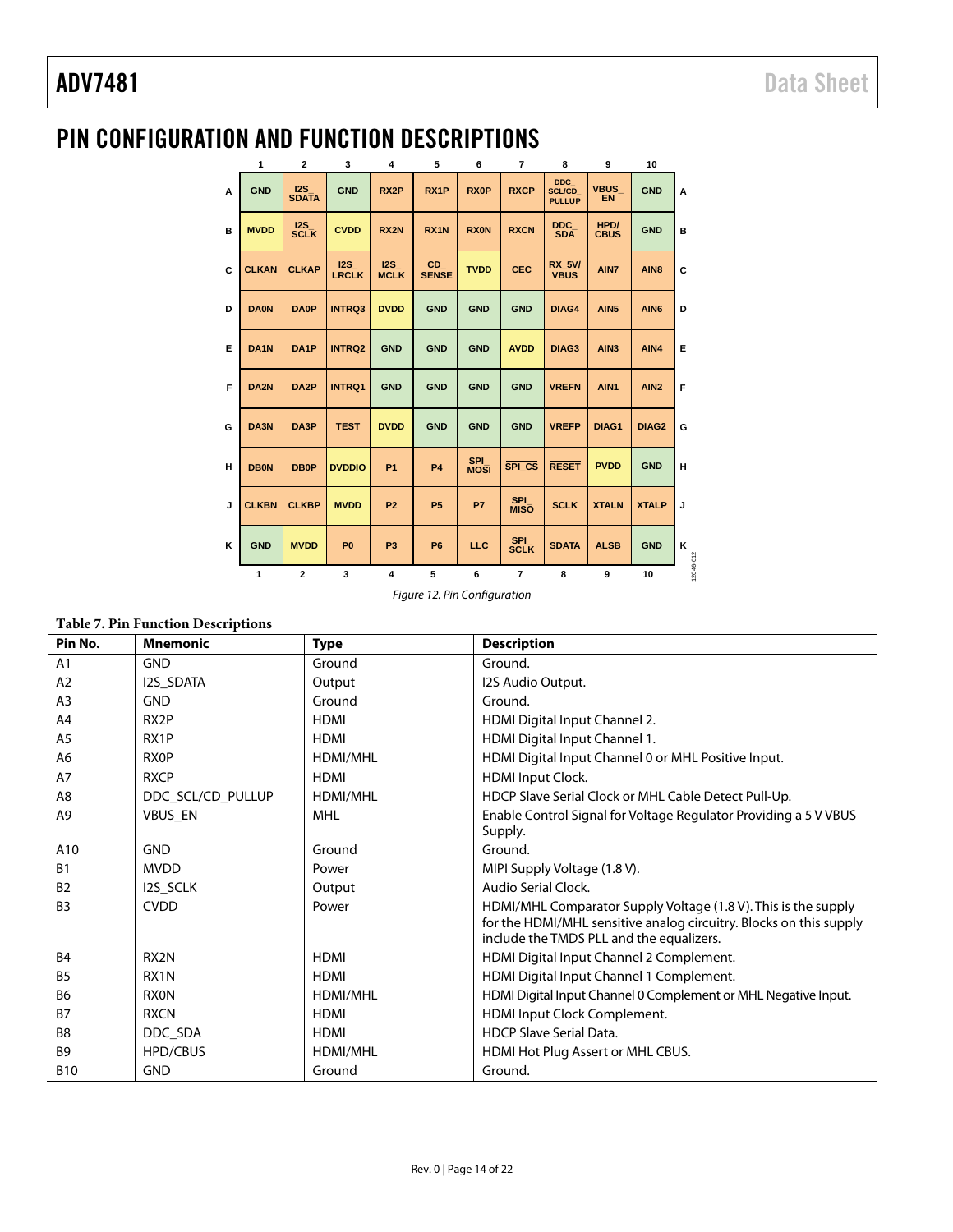# Data Sheet **ADV7481**

| Pin No.         | <b>Mnemonic</b>   | <b>Type</b>   | <b>Description</b>                                                                                                    |
|-----------------|-------------------|---------------|-----------------------------------------------------------------------------------------------------------------------|
| C1              | <b>CLKAN</b>      | Output        | MIPI Transmitter A Negative Output Clock.                                                                             |
| C <sub>2</sub>  | <b>CLKAP</b>      | Output        | MIPI Transmitter A Positive Output Clock.                                                                             |
| C <sub>3</sub>  | <b>I2S_LRCLK</b>  | Output        | Audio Left/Right Clock.                                                                                               |
| C4              | I2S_MCLK          | Output        | Audio Master Clock Output.                                                                                            |
| C <sub>5</sub>  | CD_SENSE          | <b>MHL</b>    | MHL Cable Detection Sense Input.                                                                                      |
| C <sub>6</sub>  | <b>TVDD</b>       | Power         | HDMI/MHL Terminator Supply Voltage (3.3 V).                                                                           |
| C7              | <b>CEC</b>        | <b>HDMI</b>   | <b>CEC Channel.</b>                                                                                                   |
| C <sub>8</sub>  | RX_5V/VBUS        | HDMI/MHL      | HDMI 5 V Detect or MHL VBUS. A large pull-down resistor (100 kΩ,<br>typical) to ground must be connected to this pin. |
| C <sub>9</sub>  | AIN7              | Input         | Analog Video Input Channel.                                                                                           |
| C10             | AIN8              | Input         | Analog Video Input Channel.                                                                                           |
| D <sub>1</sub>  | <b>DA0N</b>       | Output        | MIPI Transmitter A Negative Data Output.                                                                              |
| D <sub>2</sub>  | <b>DA0P</b>       | Output        | MIPI Transmitter A Positive Data Output.                                                                              |
| D <sub>3</sub>  | INTRQ3            | Output        | Interrupt Request Output.                                                                                             |
| D <sub>4</sub>  | <b>DVDD</b>       | Power         | Digital Supply Voltage (1.8 V).                                                                                       |
| D <sub>5</sub>  | <b>GND</b>        | Ground        | Ground.                                                                                                               |
| D6              | <b>GND</b>        | Ground        | Ground.                                                                                                               |
| D7              | <b>GND</b>        | Ground        | Ground.                                                                                                               |
| D <sub>8</sub>  | DIAG4             | Input         | Analog Video Diagnostic Input. This input is 5 V tolerant.                                                            |
| D <sub>9</sub>  | AIN5              | Input         | Analog Video Input Channel.                                                                                           |
| D <sub>10</sub> | AIN6              | Input         | Analog Video Input Channel.                                                                                           |
| E <sub>1</sub>  | DA1N              | Output        | MIPI Transmitter A Negative Data Output.                                                                              |
| E <sub>2</sub>  | DA1P              | Output        | MIPI Transmitter A Positive Data Output.                                                                              |
| E <sub>3</sub>  | INTRQ2            | Output        | Interrupt Request Output.                                                                                             |
| E4              | GND               | Ground        | Ground.                                                                                                               |
| E <sub>5</sub>  | GND               | Ground        | Ground.                                                                                                               |
| E6              | GND               | Ground        | Ground.                                                                                                               |
| E7              | <b>AVDD</b>       | Power         | Analog Supply Voltage (1.8 V).                                                                                        |
| E8              | DIAG3             | Input         | Analog Video Diagnostic Input. This input is 5 V tolerant.                                                            |
| E9              | AIN3              | Input         | Analog Video Input Channel.                                                                                           |
| E10             | AIN4              | Input         | Analog Video Input Channel.                                                                                           |
| F <sub>1</sub>  | DA2N              | Output        | MIPI Transmitter A Negative Data Output.                                                                              |
| F <sub>2</sub>  | DA <sub>2</sub> P | Output        | MIPI Transmitter A Positive Data Output.                                                                              |
| F <sub>3</sub>  | INTRO1            | Output        | Interrupt Request Output.                                                                                             |
| F <sub>4</sub>  | <b>GND</b>        | Ground        | Ground.                                                                                                               |
| F <sub>5</sub>  | <b>GND</b>        | Ground        | Ground.                                                                                                               |
| F <sub>6</sub>  | <b>GND</b>        | Ground        | Ground.                                                                                                               |
| F7              | <b>GND</b>        | Ground        | Ground.                                                                                                               |
| F8              | <b>VREFN</b>      | Output        | Internal Voltage Reference Output.                                                                                    |
| F9              | AIN1              | Input         | Analog Video Input Channel.                                                                                           |
| F10             | AIN <sub>2</sub>  | Input         | Analog Video Input Channel.                                                                                           |
| G1              | DA3N              | Output        | MIPI Transmitter A Negative Data Output.                                                                              |
| G <sub>2</sub>  | DA3P              | Output        | MIPI Transmitter A Positive Data Output.                                                                              |
| G <sub>3</sub>  | TEST              | Miscellaneous | Do Not Connect. This pin must be left unconnected.                                                                    |
| G4              | <b>DVDD</b>       | Power         | Digital Supply Voltage (1.8 V).                                                                                       |
| G <sub>5</sub>  | <b>GND</b>        | Ground        | Ground.                                                                                                               |
| G6              | <b>GND</b>        | Ground        | Ground.                                                                                                               |
| G7              | <b>GND</b>        | Ground        | Ground.                                                                                                               |
| G8              | <b>VREFP</b>      | Output        | Internal Voltage Reference Output.                                                                                    |
| G9              | DIAG1             | Input         | Analog Video Diagnostic Input. This input is 5 V tolerant.                                                            |
| G10             | DIAG2             | Input         | Analoq Video Diagnostic Input. This input is 5 V tolerant.                                                            |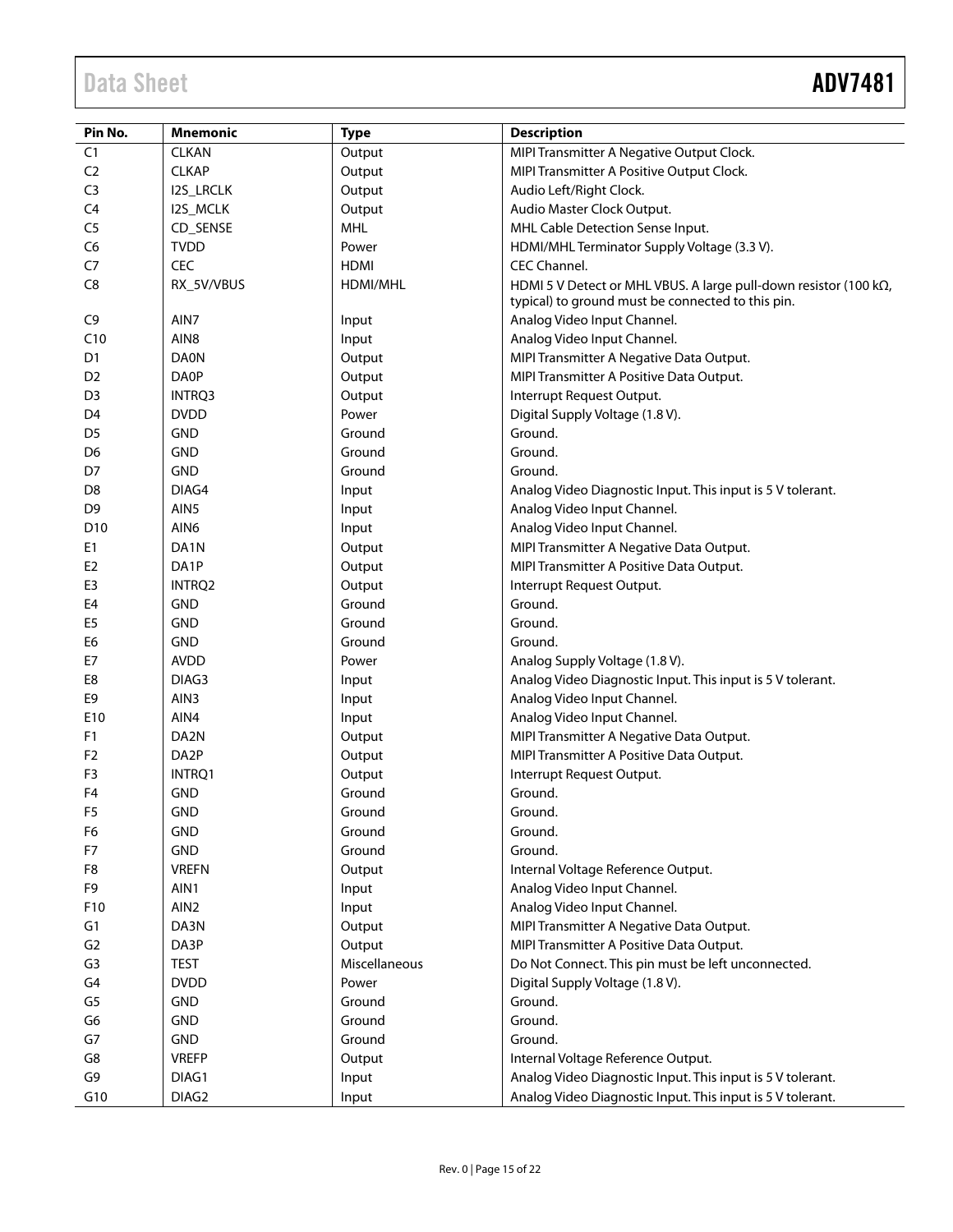| Pin No.         | <b>Mnemonic</b> | <b>Type</b>  | <b>Description</b>                                                                                                                                                                                                                                                                                                         |
|-----------------|-----------------|--------------|----------------------------------------------------------------------------------------------------------------------------------------------------------------------------------------------------------------------------------------------------------------------------------------------------------------------------|
| H1              | <b>DB0N</b>     | Output       | MIPI Transmitter B Negative Data Output.                                                                                                                                                                                                                                                                                   |
| H2              | <b>DBOP</b>     | Output       | MIPI Transmitter B Positive Data Output.                                                                                                                                                                                                                                                                                   |
| H <sub>3</sub>  | <b>DVDDIO</b>   | Power        | Digital Input/Output Supply Voltage (3.3 V).                                                                                                                                                                                                                                                                               |
| H4              | P1              | Input/Output | Video Pixel Input/Output Port.                                                                                                                                                                                                                                                                                             |
| H <sub>5</sub>  | P <sub>4</sub>  | Input/Output | Video Pixel Input/Output Port.                                                                                                                                                                                                                                                                                             |
| H6              | SPI_MOSI        | Input        | SPI Slave Data Input.                                                                                                                                                                                                                                                                                                      |
| H7              | SPI_CS          | Input        | SPI Slave Chip Select Input.                                                                                                                                                                                                                                                                                               |
| H8              | <b>RESET</b>    | Input        | System Reset Input, Active Low. A minimum low reset pulse of<br>5 ms is required to reset the chip.                                                                                                                                                                                                                        |
| H9              | <b>PVDD</b>     | Power        | PLL Supply Voltage (1.8 V).                                                                                                                                                                                                                                                                                                |
| H <sub>10</sub> | <b>GND</b>      | Ground       | Ground.                                                                                                                                                                                                                                                                                                                    |
| J1              | <b>CLKBN</b>    | Output       | MIPI Transmitter B Negative Output Clock.                                                                                                                                                                                                                                                                                  |
| J2              | <b>CLKBP</b>    | Output       | MIPI Transmitter B Positive Output Clock.                                                                                                                                                                                                                                                                                  |
| J3              | <b>MVDD</b>     | Power        | MIPI Supply Voltage (1.8 V).                                                                                                                                                                                                                                                                                               |
| J4              | P <sub>2</sub>  | Input/Output | Video Pixel Input/Output Port.                                                                                                                                                                                                                                                                                             |
| J5              | P <sub>5</sub>  | Input/Output | Video Pixel Input/Output Port.                                                                                                                                                                                                                                                                                             |
| J6              | P7              | Input/Output | Video Pixel Input/Output Port.                                                                                                                                                                                                                                                                                             |
| J7              | SPI_MISO        | Output       | SPI Slave Data Output.                                                                                                                                                                                                                                                                                                     |
| J8              | <b>SCLK</b>     | Input        | <sup>2</sup> C Port Serial Clock Input.                                                                                                                                                                                                                                                                                    |
| J9              | <b>XTALN</b>    | Output       | Crystal Output. This pin must be connected to the 28.63636 MHz<br>crystal or not connected if an external 1.8 V, 28.63636 MHz clock<br>oscillator is used. In crystal mode, the crystal must be a<br>fundamental crystal.                                                                                                  |
| J10             | <b>XTALP</b>    | Input        | Crystal Input or External Clock Input. This pin must be connected<br>to the 28.63636 MHz crystal or connected to an external 1.8 V,<br>28.63636 MHz clock oscillator if a clock oscillator is used. In crystal<br>mode, the crystal must be a fundamental crystal.                                                         |
| K1              | <b>GND</b>      | Ground       | Ground.                                                                                                                                                                                                                                                                                                                    |
| K <sub>2</sub>  | <b>MVDD</b>     | Power        | MIPI Supply Voltage (1.8 V).                                                                                                                                                                                                                                                                                               |
| K3              | P <sub>0</sub>  | Input/Output | Video Pixel Input/Output Port.                                                                                                                                                                                                                                                                                             |
| K4              | P <sub>3</sub>  | Input/Output | Video Pixel Input/Output Port.                                                                                                                                                                                                                                                                                             |
| K <sub>5</sub>  | <b>P6</b>       | Input/Output | Video Pixel Input/Output Port.                                                                                                                                                                                                                                                                                             |
| К6              | LLC             | Input/Output | Line Locked Clock. Input/output clock for the pixel data.                                                                                                                                                                                                                                                                  |
| K7              | SPI_SCLK        | Input        | SPI Slave Clock Input.                                                                                                                                                                                                                                                                                                     |
| K8              | <b>SDATA</b>    | Input/Output | I <sup>2</sup> C Port Serial Data Input/Output.                                                                                                                                                                                                                                                                            |
| K9              | ALSB            | Input        | Main I <sup>2</sup> C Address Selection Pin. This pin selects the main I <sup>2</sup> C<br>address (IO Map I <sup>2</sup> C address) for the device. When ALSB is set to<br>Logic 0, the IO Map I <sup>2</sup> C write address is 0xE0; when ALSB is set to<br>Logic 1, the IO Map I <sup>2</sup> C write address is 0xE2. |
| K <sub>10</sub> | <b>GND</b>      | Ground       | Ground.                                                                                                                                                                                                                                                                                                                    |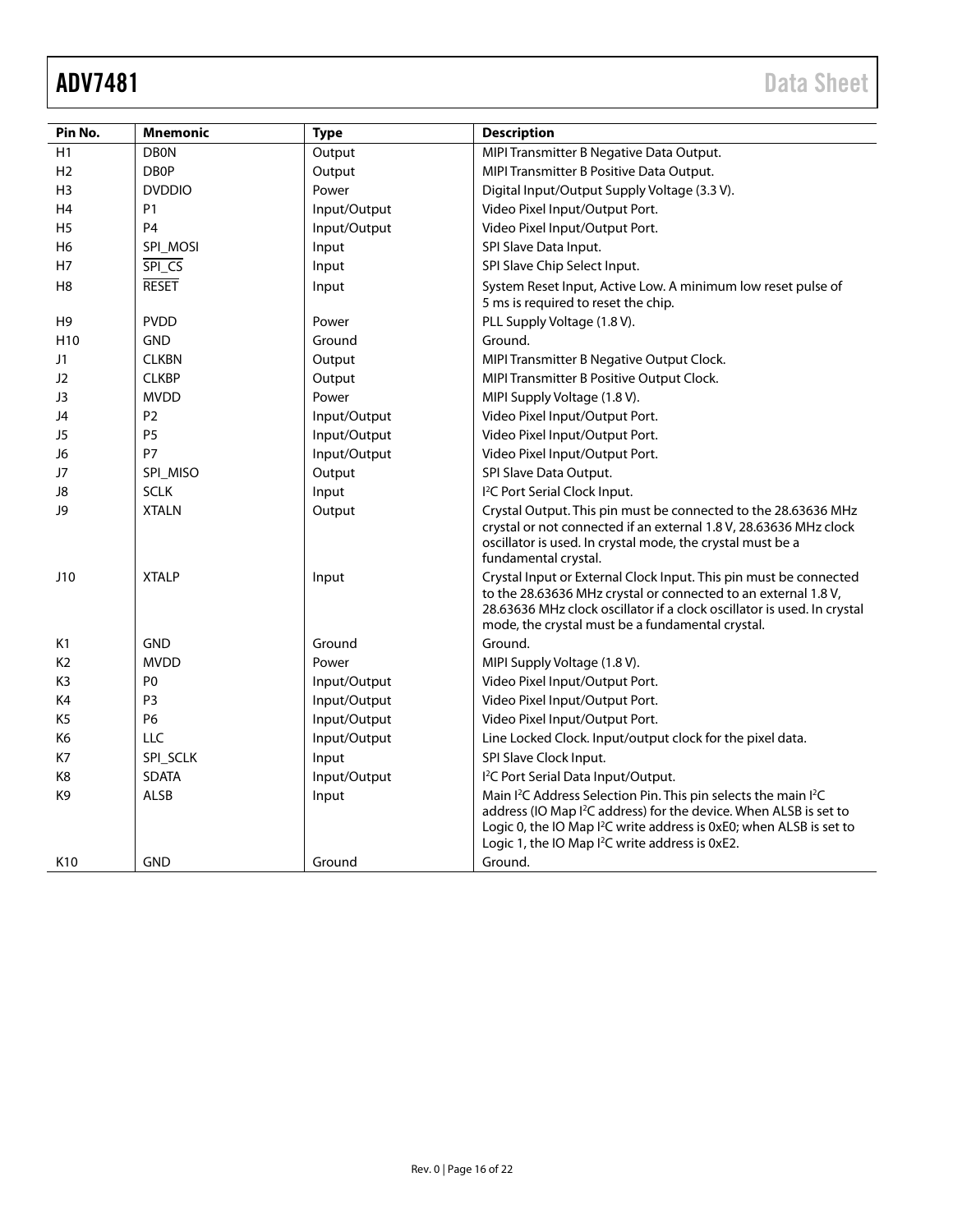## <span id="page-16-0"></span>POWER SUPPLY RECOMMENDATION **POWER-UP SEQUENCE**

<span id="page-16-1"></span>Adhere to the absolute maximum ratings at all times during power-up (se[e Table 6\)](#page-12-3). The power-up sequence for the [ADV7481 i](http://www.analog.com/ADV7481?doc=ADV7481.pdf)s as follows:

- 1. Assert RESET (pull the pin low).
- 2. Power up the 3.3 V supplies (D<sub>VDDIO</sub> and T<sub>VDD</sub>). These supplies must be powered up simultaneously.
- 3. Power up the 1.8 V supplies (D<sub>VDD</sub>, C<sub>VDD</sub>, P<sub>VDD</sub>, M<sub>VDD</sub>, and A<sub>VDD</sub>). These supplies must be powered up simultaneously.
- 4. RESET can be deasserted (pulled high) 5 ms after all supplies are fully powered up.
- 5. After all power supplies and the RESET pin are powered up and stable, wait an additional 5 ms before initiating I<sup>2</sup>C communication with the [ADV7481.](http://www.analog.com/ADV7481?doc=ADV7481.pdf)

#### <span id="page-16-2"></span>**POWER-DOWN SEQUENCE**

The [ADV7481 p](http://www.analog.com/ADV7481?doc=ADV7481.pdf)ower supplies can be deasserted simultaneously as long as a higher rated supply (for example, D<sub>VDDIO</sub>) does not fall to a voltage level less than a lower rated supply (for example, D<sub>VDD</sub>), and the absolute maximum ratings specifications are followed.



Figure 13. Supply Power-Up Sequence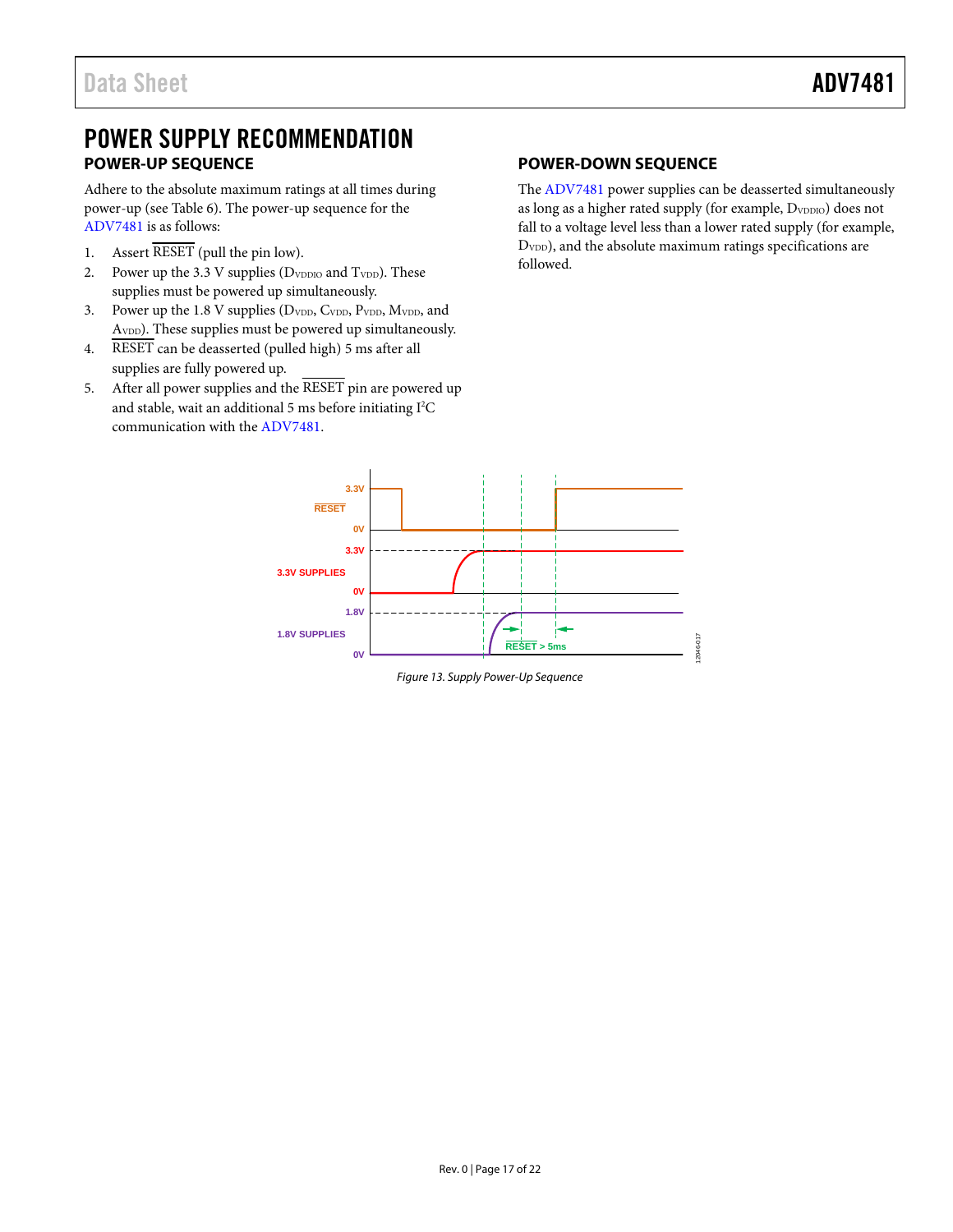## <span id="page-17-0"></span>THEORY OF OPERATION **COMBINED HDMI/MHL RECEIVER**

<span id="page-17-1"></span>The [ADV7481](http://www.analog.com/ADV7481?doc=ADV7481.pdf) features a combined HDMI/MHL receiver. This single receiver port is capable of accepting both HDMI and MHL electrical signals. Automatic detection between HDMI and MHL is achieved by using cable impedance detection through the CD\_SENSE pin.

Both MHL and HDMI interfaces of th[e ADV7481](http://www.analog.com/ADV7481?doc=ADV7481.pdf) allow authentication of a video receiver, decryption of encoded data at the receiver, and renewability of that authentication during transmission, as specified by the HDCP 1.4 protocol.

Dual extended display identification data (EDID) support is provided via an on-chip 512-byte EDID RAM. The EDID RAM must be programmed at power-up. It can be configured as two 256-byte EDIDs for dual mode operation (one 256-byte EDID for the HDMI receiver, and one 256-byte EDID for the MHL receiver), or as a single 512-byte EDID for single mode operation.

The [ADV7481](http://www.analog.com/ADV7481?doc=ADV7481.pdf) has a synchronization regeneration block used to regenerate the data enable (DE) signal based on the measurement of the video format being displayed and to filter the horizontal and vertical synchronization signals to prevent glitches.

The combined HDMI/MHL receiver also supports TMDS error reduction coding, 4-bit (TERC4) error detection, used for the detection of corrupted HDMI or MHL packets.

#### <span id="page-17-2"></span>**MHL RECEIVER**

The MHL receiver supports video formats ranging from 480i to 720p/1080i, and display resolutions from VGA (640  $\times$  480 at 60 Hz) to XGA (1024 × 768 at 60 Hz).

The MHL receiver allows programmable equalization of the MHL data signals. This equalization compensates for the high frequency losses inherent in MHL cabling, especially at longer lengths and higher frequencies. The receiver is capable of equalizing for cable lengths of up to 2 meters to achieve robust receiver performance.

The MHL receiver includes the following pins:

- RX0N and RX0P. In MHL mode, this differential pair receives the data transmitted as a differential signal and the clock transmitted on the common mode.
- HPD/CBUS. In MHL mode, this pin is used for CBUS communication.
- VBUS\_EN. This pin provides an enable signal for an external source providing 5 V of power to the MHL source on VBUS.
- RX\_5V/VBUS. In MHL mode, this pin is an input monitoring the VBUS signal provided by an external source enabled by VBUS\_EN.
- CD\_SENSE. This pin detects whether the signals provided to the HDMI/MHL receiver are HDMI signals or MHL signals. A high level indicates MHL, and a low level indicates HDMI.

The implementation of the MSC commands by the system processor can be handled either through the I<sup>2</sup>C bus, or via a dedicated SPI bus. A dedicated interrupt pin (INTRQ3) is available to indicate that events related to the CBUS have occurred.

The main MHL receiver features include

- Support for a pixel clock up to 75 MHz in 24-bit mode, allowing support for video formats up to 720p/1080i and display resolutions up to XGA in either RGB, YCbCr 4:4:4, or YCbCr 4:2:2 formats.
- Integrated fully adaptive equalizer for cable lengths up to 2 meters.
- HDCP 1.4 support
- Internal HDCP keys.
- HDCP repeater support, up to 25 key selection vectors (KSVs) supported.
- Pulse code modulation (PCM) audio packet support.
- Support for 8-channel TDM output data up to 48 kHz.
- Repeater support.
- Internal EDID RAM (512-byte for single mode, and 256-byte for dual mode operation).
- Scratchpad register support with a size of 64 bytes.

#### <span id="page-17-3"></span>**HDMI RECEIVER**

The HDMI receiver supports video formats ranging from 480i to 1080p, and display resolutions from VGA (640  $\times$  480 at 60 Hz) to UXGA (1600 × 1200 at 60 Hz).

The HDMI receiver allows programmable equalization of the HDMI data signals. This equalization compensates for the high frequency losses inherent in HDMI and DVI cabling, especially at longer lengths and higher frequencies. The receiver is capable of equalizing for cable lengths up to 30 meters to achieve robust receiver performance.

The main HDMI receiver features include

- 162.0 MHz (UXGA at 24 BPP) maximum TMDS clock frequency.
- Integrated fully adaptive equalizer for cable lengths up to 30 meters.
- HDCP 1.4 support.
- Internal HDCP keys.
- HDCP repeater support, up to 25 key selection vectors (KSVs) supported.
- PCM audio packet support.
- Support for 8-channel TDM output data up to 48 kHz.
- Repeater support.
- Internal EDID RAM (512-byte for single mode, and 256-byte for dual mode operation).
- Hot Plug assert output pin (HPD/CBUS).
- CEC controller.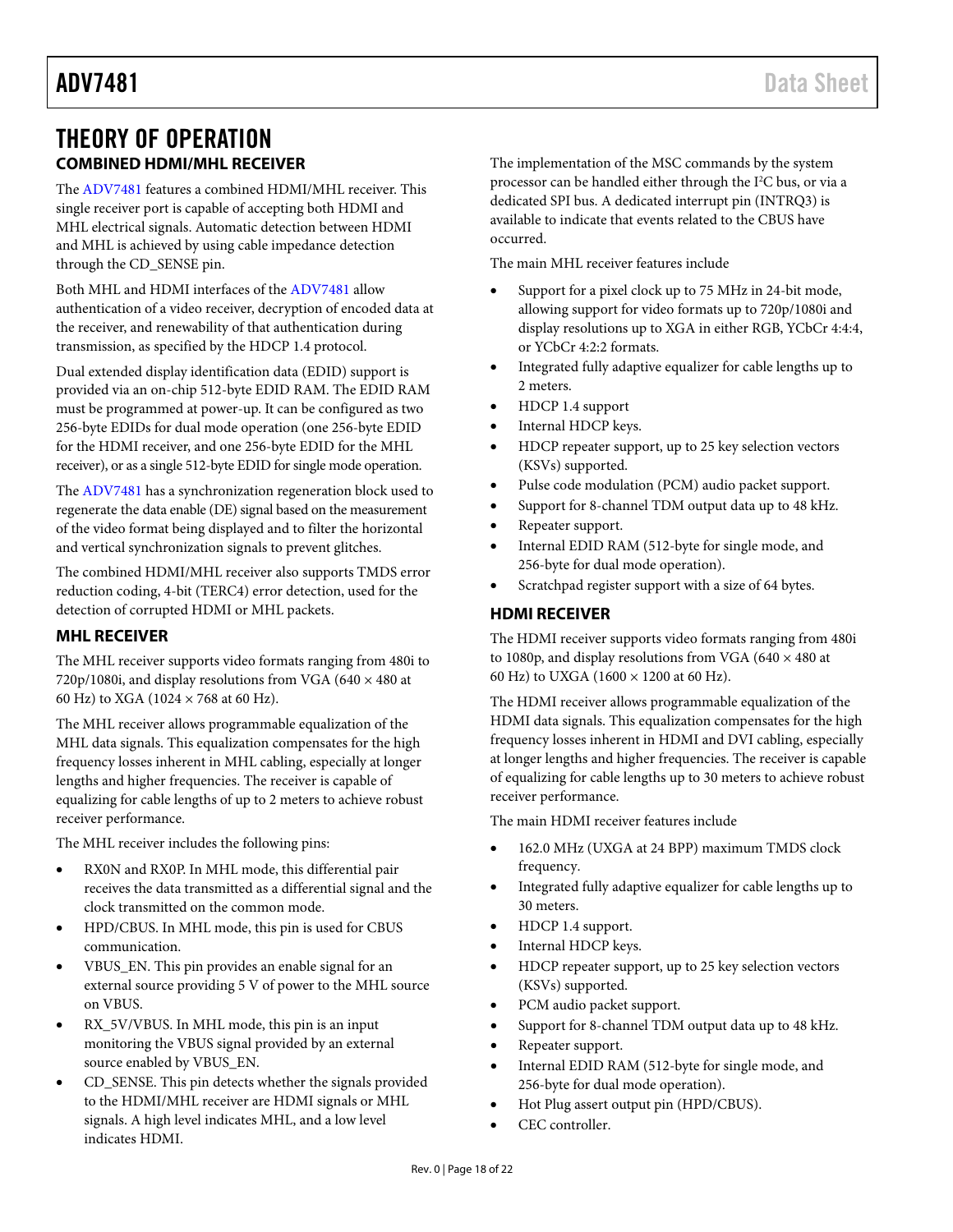#### <span id="page-18-0"></span>**COMPONENT PROCESSOR**

The [ADV7481](http://www.analog.com/ADV7481?doc=ADV7481.pdf) has one any-to-any  $3 \times 3$  CSC matrix. The CSC block is located in the processing path before the CP section. CSC enables YCbCr-to-RGB and RGB-to-YCbCr conversions. Many other standards of color space can be implemented using the color space converter.

CP features include

- Support for all video modes supported by the HDMI/MHL receiver. These include 525i, 625i, 525p, 625p, 1080i, 1080p, and display resolutions from VGA (640  $\times$  480 at 60 Hz) to UXGA (1600  $\times$  1200 at 60 Hz).
- Manual adjustments including gain (contrast), offset (brightness), hue, and saturation.
- Free run output mode that provides stable timing when no video input is present.
- Timing adjustments controls for HS/VS/DE timing.

#### <span id="page-18-1"></span>**ANALOG FRONT END**

The [ADV7481](http://www.analog.com/ADV7481?doc=ADV7481.pdf) AFE comprises a single high speed, 10-bit ADC that digitizes the analog video signal before applying it to the SDP. The AFE uses differential channels to the ADC to ensure high performance in mixed-signal applications and to enable differential CVBS to be connected directly to th[e ADV7481.](http://www.analog.com/ADV7481?doc=ADV7481.pdf)

Up to eight analog inputs can be connected to the AFE. The front end also includes an 8-channel input mux that enables different configurations of single-ended CVBS (up to eight), pseudo differential or fully differential CVBS (up to four), Y/C (up to four), and YPbPr (up to two) analog inputs.

Current clamps are positioned in front of the ADC to ensure that the video signal remains within the range of the converter. A resistor divider network is required before each analog input channel to ensure that the input signal is within the range of the ADC[. Figure 14](#page-18-3) shows a typical voltage divider network for single-ended inputs, [Figure 15](#page-18-4) shows a typical voltage divider network for pseudo differential inputs, an[d Figure 16](#page-18-5) shows a typical voltage divider network for fully differential inputs. The choice of the resistor divider shown i[n Figure 16](#page-18-5) provides a common-mode range of up to 4 V in fully differential CVBS input mode. Fine clamping of the video signal is performed downstream by digital fine clamping within th[e ADV7481.](http://www.analog.com/ADV7481?doc=ADV7481.pdf)



<span id="page-18-3"></span>*Figure 14. Typical Single-Ended Input Voltage Divider Network*



<span id="page-18-4"></span>*Figure 15. Typical Pseudo Differential Input Resistor Divider Network*



<span id="page-18-5"></span>*Figure 16. Typical Fully Differential Input Resistor Divider Network*

The ADC features three clocking rates that allow  $4\times$ oversampling per channel for CVBS mode, Y/C mode, and YPbPr mode.

The fully differential AFE of th[e ADV7481](http://www.analog.com/ADV7481?doc=ADV7481.pdf) provides inherent small and large signal noise rejection, improved electromagnetic interference (EMI) protection, and the ability to absorb ground bounce. Support is provided for both true differential and pseudo differential signals.

The main AFE features include

- A single 172 MHz, 10-bit ADC that enables true 8-bit video decoding.
- 8-channel analog input mux that enables multiple source connections without the requirement of an external mux.
- A current clamp control loop that ensures that any dc offsets are removed from the video signal entering the SDP.
- Diagnostic capability on all differential inputs.
- Support for 4 V common-mode input range.
- Support for analog input signals up to  $1 \nabla p$ -p.
- Support for single-ended, pseudo differential, and fully differential inputs.

#### <span id="page-18-2"></span>**SHORT TO BATTERY DIAGNOSTICS**

In differential mode, th[e ADV7481](http://www.analog.com/ADV7481?doc=ADV7481.pdf) is protected against STB events by ac coupling capacitors (se[e Figure 15](#page-18-4) an[d Figure 16\)](#page-18-5). The input network resistors are sized to reduce the current flow during an STB event, thus preventing damage to the resistors. Note that the input network resistors and the ac coupling capacitors must be chosen with ratings guaranteeing they are able to withstand the high voltage of STB events.

The four diagnostic inputs of th[e ADV7481](http://www.analog.com/ADV7481?doc=ADV7481.pdf) provide diagnostic capability for all differential inputs. The [ADV7481](http://www.analog.com/ADV7481?doc=ADV7481.pdf) can detect an STB event on either the positive or the negative composite input and trigger an interrupt. The 75  $\Omega$  (pseudo differential) or 150  $\Omega$ (fully differential) parallel termination resistor enables one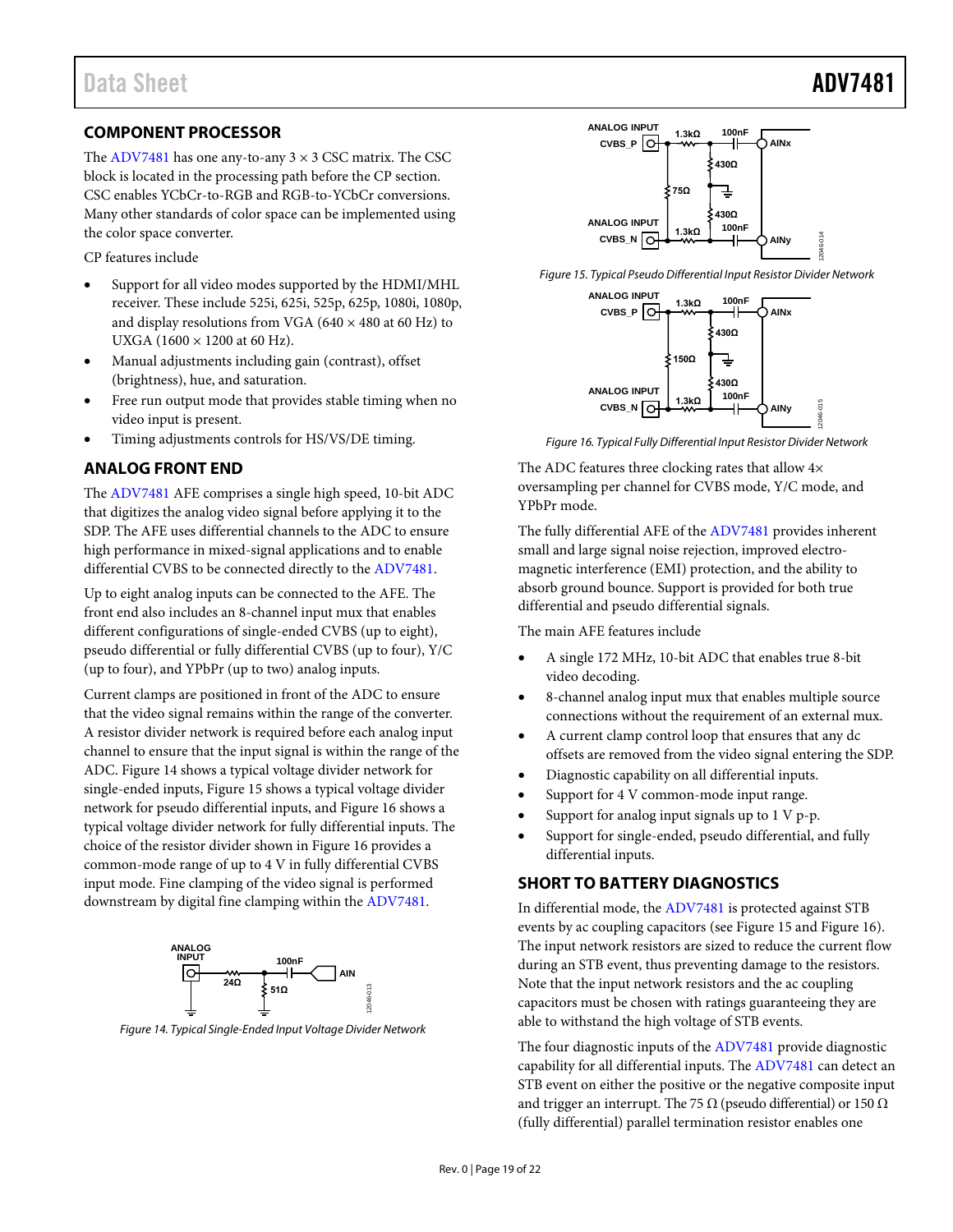DIAGx pin to sense an STB event on either input, because there is a minimal voltage drop across the resistor.



*Figure 17. Diagnostic Connection for Differential Inputs*

Resistors R4 and R5 divide down the voltage at the input connector to protect the DIAGx pin from an STB event. The DIAGx pin circuitry compares this voltage to a programmable reference voltage, known as the diagnostic slice level. When the diagnostic slice level is exceeded, an STB event has occurred.

R4 and R5 are sized to allow the use of low cost, small footprint resistors that are tolerant of STB events.

Use the following equation to find the STB voltage for a selected diagnostic slice level.

$$
V_{STB\_TRIGGER} = \frac{R5 + R4}{R5} \times DIAGNOSTIC\_SLICE\_LEVEL
$$

where:

*VSTB\_TRIGGER* is the minimum voltage required at the input connector to trigger the STB interrupt on the [ADV7481.](http://www.analog.com/ADV7481?doc=ADV7481.pdf) *DIAGNOSTIC\_SLICE\_LEVEL* is the programmable reference voltage.

For example, with a diagnostic slice level programmed to 1.125 V, an R4 value of 9.1 kΩ, and an R5 value of 1 kΩ, the minimum voltage required at the input connector to trigger the STB interrupt is approximately 11.4 V.

When the DIAGx pin voltage exceeds the diagnostic slice level voltage, a hardware interrupt is triggered and indicated by one of the interrupt pins. A readback register specifies the input on which the STB event occurred.

### <span id="page-19-0"></span>**STANDARD DEFINITION PROCESSOR**

The [ADV7481](http://www.analog.com/ADV7481?doc=ADV7481.pdf) is capable of decoding a large selection of baseband video signals in composite (both single-ended and differential), S-Video, and component formats. The video standards supported by the video processor include

- PAL B, PAL D, PAL G, PAL H, PAL I, PAL M, PAL N, PAL Nc, and PAL 60
- NTSC J, NTSC M, and NTSC 4.43
- SECAM B, SECAM D, SECAM G, SECAM K, and SECAM L

The [ADV7481](http://www.analog.com/ADV7481?doc=ADV7481.pdf) can automatically detect the video standard and process it accordingly.

The [ADV7481](http://www.analog.com/ADV7481?doc=ADV7481.pdf) has a five-line adaptive 2D comb filter that provides superior chrominance and luminance separation when decoding a composite video signal. This highly adaptive filter automatically adjusts its processing mode according to the video standard and signal quality without requiring user intervention. Video user controls such as brightness, contrast, saturation, and hue are also available with th[e ADV7481.](http://www.analog.com/ADV7481?doc=ADV7481.pdf)

The [ADV7481](http://www.analog.com/ADV7481?doc=ADV7481.pdf) implements the patented Adaptive Digital Line Length Tracking (ADLLT™) algorithm to track varying video line lengths from sources such as a VCR. ADLLT enables the [ADV7481](http://www.analog.com/ADV7481?doc=ADV7481.pdf) to track and decode poor quality video sources such as VCRs and noisy sources from tuner outputs, VCD players, and camcorders. The [ADV7481](http://www.analog.com/ADV7481?doc=ADV7481.pdf) contains a chroma transient improvement (CTI) processor that sharpens the edge rate of chroma transitions, resulting in sharper vertical transitions.

The ACE of the [ADV7481](http://www.analog.com/ADV7481?doc=ADV7481.pdf) offers improved visual detail using an algorithm that automatically varies contrast levels to enhance picture detail. ACE allows the contrast of an image to increase depending on the content of the picture. Typically, this allows bright areas to be made brighter and dark areas to be made darker. However, th[e ADV7481](http://www.analog.com/ADV7481?doc=ADV7481.pdf) ACE feature also allows the contrast within dark areas to increase without significantly affecting the bright areas of the picture. This feature is particularly useful in automotive applications, where it is important to discern objects in shaded areas.

Downdithering converts the output of th[e ADV7481](http://www.analog.com/ADV7481?doc=ADV7481.pdf) from an 8 bit to a 6-bit output, enabling ease of design for standard LCD panels.

The SDP can process a variety of VBI data services, such as closed captioning (CCAP), wide screen signaling (WSS), and copy generation management system (CGMS).

The [ADV7481](http://www.analog.com/ADV7481?doc=ADV7481.pdf) is fully Rovi® (Macrovision®) compliant; detection circuitry enables Type I, Type II, and Type III protection levels to be identified and reported to the user. The decoder is also fully robust to all Macrovision signal inputs.

### <span id="page-19-1"></span>**8-BIT DIGITAL INPUT/OUTPUT PORT**

The [ADV7481](http://www.analog.com/ADV7481?doc=ADV7481.pdf) features an 8-bit digital bidirectional port. The following formats are supported both as input and output ports:

- 8-bit interleaved 4:2:2 SDR input/output with embedded timing codes
- 8-bit interleaved 4:2:2 DDR input/output with embedded timing codes

The maximum input and output video resolution supported is 720p/1080i in both SDR and DDR modes.

Video received on the 8-bit digital input port can be routed to the four-lane MIPI CSI-2 transmitter. Video sent on the 8-bit digital output port can be routed from either the SD core or the CP core.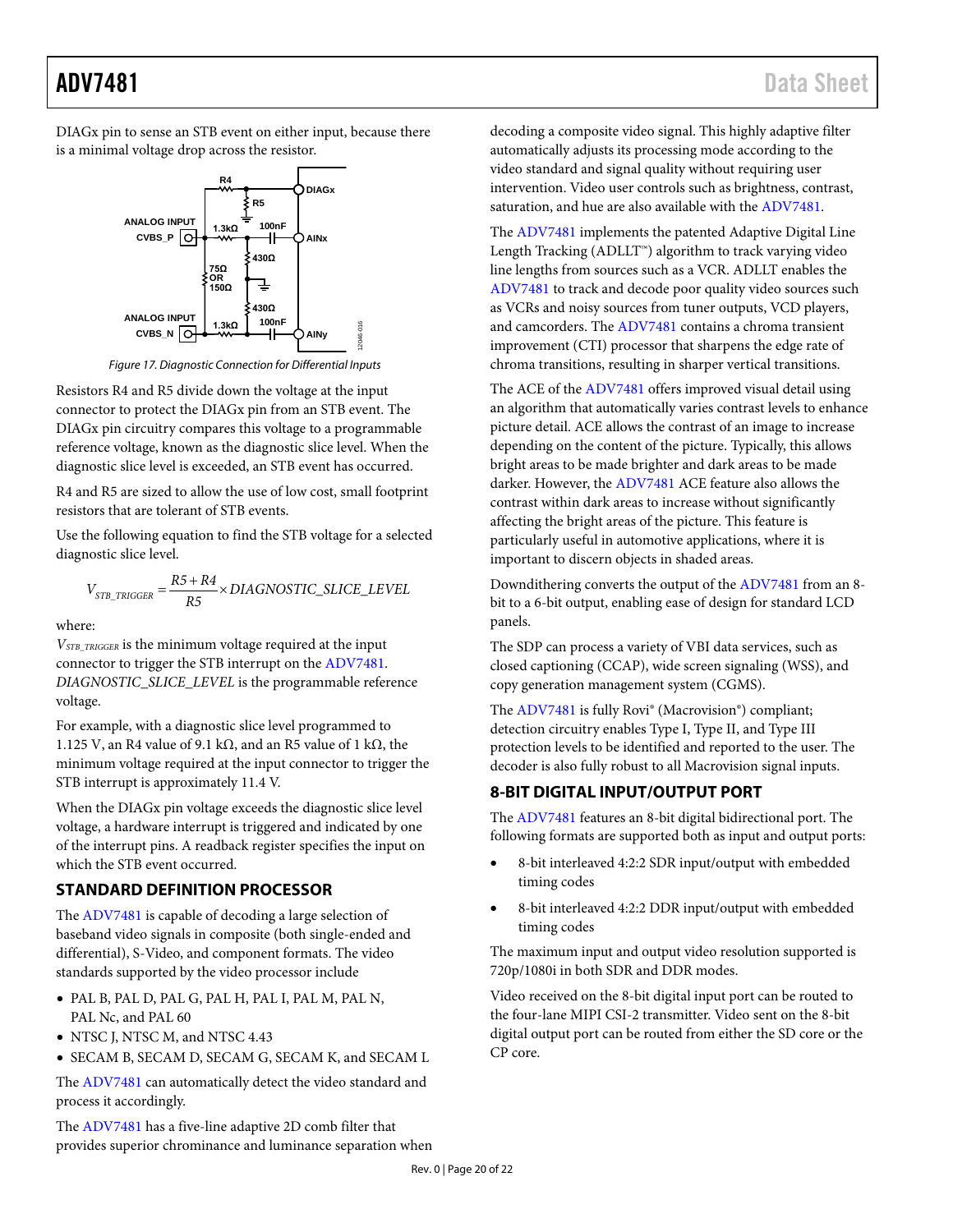### <span id="page-20-0"></span>**AUDIO PROCESSING**

The [ADV7481](http://www.analog.com/ADV7481?doc=ADV7481.pdf) features an audio processor that handles the audio extracted from the MHL or HDMI stream by the HDMI/MHL receiver. It contains an audio mute controller that can detect a variety of conditions that may result in audible extraneous noise in the audio output. On detection of these conditions, a 2-channel linear PCM audio signal can be ramped down to a mute state to prevent audio clicks or pops.

The audio is output on a single flexible serial digital audio output port supporting I<sup>2</sup>S-compatible, left justified, and right justified audio output modes in master mode only. TDM is also supported, allowing up to eight audio channels with a sample rate up to 48 kHz to be transmitted over the single serial digital audio interface.

#### <span id="page-20-1"></span>**MIPI CSI-2 TRANSMITTERS**

The [ADV7481](http://www.analog.com/ADV7481?doc=ADV7481.pdf) features two MIPI CSI-2 transmitters: a fourlane transmitter (Transmitter A) and a single lane transmitter (Transmitter B).

The four-lane transmitter consists of four differential data lanes (DA0N, DA0P, DA1N, DA1P, DA2N, DA2P, DA3N, and DA3P), and a differential clock lane (CLKAN and CLKAP). It supports four data lanes, two data lanes, and one data lane muxing options, and can be used to transmit video received on either the HDMI/MHL receiver (processed through the CP), the 8-bit digital input port, or the AFE (processed through the SDP).

The main features of the four-lane MIPI transmitter (Transmitter A) include

- Support for 8-bit and 10-bit YCbCr 4:2:2 video modes.
- Support for 24-bit RGB 4:4:4 (RGB888), 18-bit RGB 4:4:4 (RGB666), and 16-bit RGB 4:4:4 (RGB565) video modes.
- Support for video formats ranging from 480i to 1080p, and display resolutions from VGA to UXGA (certain restrictions apply to the muxing option, video mode, and video format that can be selected).
- Data lanes and clock lane remapping to ease PCB layout.

The single lane transmitter consists of a single differential data lane (DB0N and DB0P) and a differential clock lane (CLKBN and CLKBP). It transmits video received on the AFE (processed through the SDP).

The main features of the single lane MIPI transmitter (Transmitter B) include

- Support for 8-bit YCbCr 4:2:2 video mode.
- Support for 480i and 576i video formats.

#### <span id="page-20-2"></span>**INTERRUPTS**

The [ADV7481](http://www.analog.com/ADV7481?doc=ADV7481.pdf) features three interrupt request pins. INTRQ1 and INTRQ2 can be programmed to trigger interrupts based on various selectable events related to the HDMI/MHL receiver (video and audio related), the SDP, and the CP. INTRQ3 is dedicated to events related to the MHL CBUS.